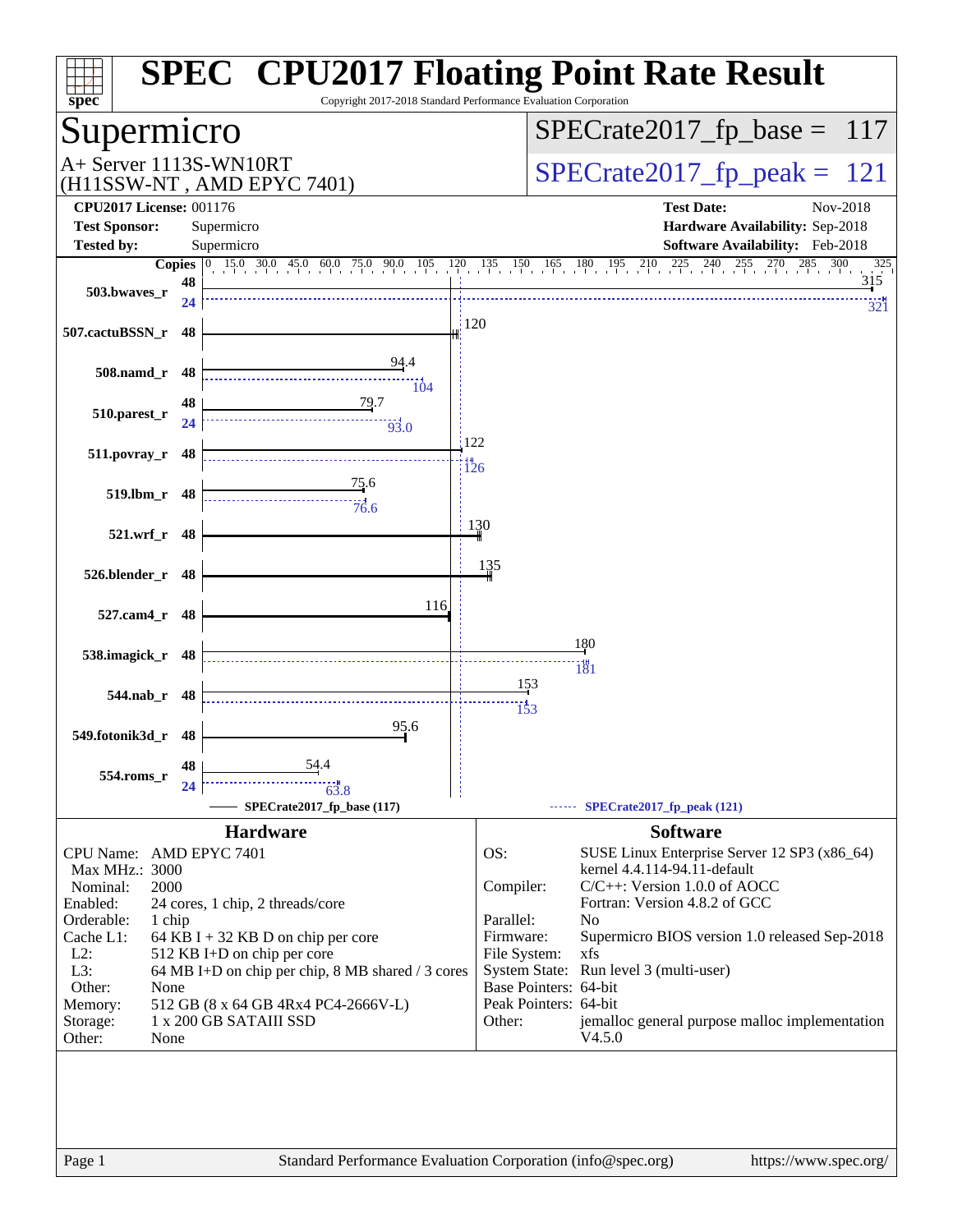

Copyright 2017-2018 Standard Performance Evaluation Corporation

## Supermicro

 $SPECrate2017_fp\_base = 117$ 

(H11SSW-NT , AMD EPYC 7401)

 $A+$  Server 1113S-WN10RT  $\begin{array}{|l|l|}\n\hline\n\text{A+Server 1113S-WN10RT}\n\hline\n\text{A+Server 1113S-WN10RT}\n\hline\n\end{array}$ 

**[CPU2017 License:](http://www.spec.org/auto/cpu2017/Docs/result-fields.html#CPU2017License)** 001176 **[Test Date:](http://www.spec.org/auto/cpu2017/Docs/result-fields.html#TestDate)** Nov-2018 **[Test Sponsor:](http://www.spec.org/auto/cpu2017/Docs/result-fields.html#TestSponsor)** Supermicro **[Hardware Availability:](http://www.spec.org/auto/cpu2017/Docs/result-fields.html#HardwareAvailability)** Sep-2018 **[Tested by:](http://www.spec.org/auto/cpu2017/Docs/result-fields.html#Testedby)** Supermicro **[Software Availability:](http://www.spec.org/auto/cpu2017/Docs/result-fields.html#SoftwareAvailability)** Feb-2018

#### **[Results Table](http://www.spec.org/auto/cpu2017/Docs/result-fields.html#ResultsTable)**

|                           |               | <b>Base</b>    |            |                |              | <b>Peak</b>    |            |               |                |              |                |              |                |              |
|---------------------------|---------------|----------------|------------|----------------|--------------|----------------|------------|---------------|----------------|--------------|----------------|--------------|----------------|--------------|
| <b>Benchmark</b>          | <b>Copies</b> | <b>Seconds</b> | Ratio      | <b>Seconds</b> | <b>Ratio</b> | <b>Seconds</b> | Ratio      | <b>Copies</b> | <b>Seconds</b> | <b>Ratio</b> | <b>Seconds</b> | <b>Ratio</b> | <b>Seconds</b> | <b>Ratio</b> |
| 503.bwayes r              | 48            | 1530           | 315        | 1525           | 316          | 1526           | <u>315</u> | 24            | 752            | 320          | 750            | <u>321</u>   | 748            | 322          |
| 507.cactuBSSN r           | 48            | 515            | 118        | 505            | 120          | 509            | <b>120</b> | 48            | 515            | 118          | 505            | 120          | 509            | <u>120</u>   |
| $508$ .namd $r$           | 48            | 483            | 94.4       | 481            | 94.8         | 483            | 94.4       | 48            | 440            | <b>104</b>   | 440            | 104          | 441            | 104          |
| 510.parest_r              | 48            | 1575           | 79.7       | 1576           | 79.7         | 1575           | 79.7       | 24            | 674            | 93.1         | 675            | 93.0         | 675            | 93.0         |
| 511.povray_r              | 48            | 919            | 122        | 922            | <u>122</u>   | 922            | 122        | 48            | 901            | 124          | 888            | <u>126</u>   | 883            | 127          |
| 519.1bm r                 | 48            | 671            | 75.4       | 669            | 75.6         | 664            | 76.1       | 48            | 660            | 76.6         | 661            | 76.5         | 660            | 76.7         |
| $521$ .wrf r              | 48            | 826            | 130        | 830            | 130          | 820            | 131        | 48            | 826            | 130          | 830            | 130          | 820            | 131          |
| 526.blender r             | 48            | 541            | 135        | 538            | 136          | 545            | 134        | 48            | 541            | <u>135</u>   | 538            | 136          | 545            | 134          |
| 527.cam4 r                | 48            | 726            | 116        | 723            | 116          | 721            | 116        | 48            | 726            | 116          | 723            | <b>116</b>   | 721            | 116          |
| 538.imagick_r             | 48            | 663            | <b>180</b> | 664            | 180          | 663            | 180        | 48            | 666            | 179          | 657            | 182          | 661            | <b>181</b>   |
| 544.nab r                 | 48            | 528            | 153        | 527            | 153          | 528            | 153        | 48            | 529            | 153          | 531            | 152          | 529            | 153          |
| 549.fotonik3d r           | 48            | 1969           | 95.0       | 1953           | 95.8         | 1957           | 95.6       | 48            | 1969           | 95.0         | 1953           | 95.8         | 1957           | 95.6         |
| $554$ .roms r             | 48            | 1406           | 54.3       | 1400           | 54.5         | 1402           | 54.4       | 24            | 602            | 63.3         | 592            | 64.5         | 598            | 63.8         |
| $SPECrate2017_fp\_base =$ |               |                | 117        |                |              |                |            |               |                |              |                |              |                |              |

**[SPECrate2017\\_fp\\_peak =](http://www.spec.org/auto/cpu2017/Docs/result-fields.html#SPECrate2017fppeak) 121**

Results appear in the [order in which they were run.](http://www.spec.org/auto/cpu2017/Docs/result-fields.html#RunOrder) Bold underlined text [indicates a median measurement.](http://www.spec.org/auto/cpu2017/Docs/result-fields.html#Median)

#### **[Compiler Notes](http://www.spec.org/auto/cpu2017/Docs/result-fields.html#CompilerNotes)**

The AMD64 AOCC Compiler Suite is available at <http://developer.amd.com/amd-aocc/>

The AOCC Gold Linker plugin was installed and used for the link stage.

The AOCC Fortran Plugin version 1.0 was used to leverage AOCC optimizers with gfortran. It is available here: <http://developer.amd.com/amd-aocc/>

#### **[Submit Notes](http://www.spec.org/auto/cpu2017/Docs/result-fields.html#SubmitNotes)**

The config file option 'submit' was used. 'numactl' was used to bind copies to the cores. See the configuration file for details.

### **[Operating System Notes](http://www.spec.org/auto/cpu2017/Docs/result-fields.html#OperatingSystemNotes)**

'ulimit -s unlimited' was used to set environment stack size 'ulimit -l 2097152' was used to set environment locked pages in memory limit

runspec command invoked through numactl i.e.: numactl --interleave=all runspec <etc>

**(Continued on next page)**

Page 2 Standard Performance Evaluation Corporation [\(info@spec.org\)](mailto:info@spec.org) <https://www.spec.org/>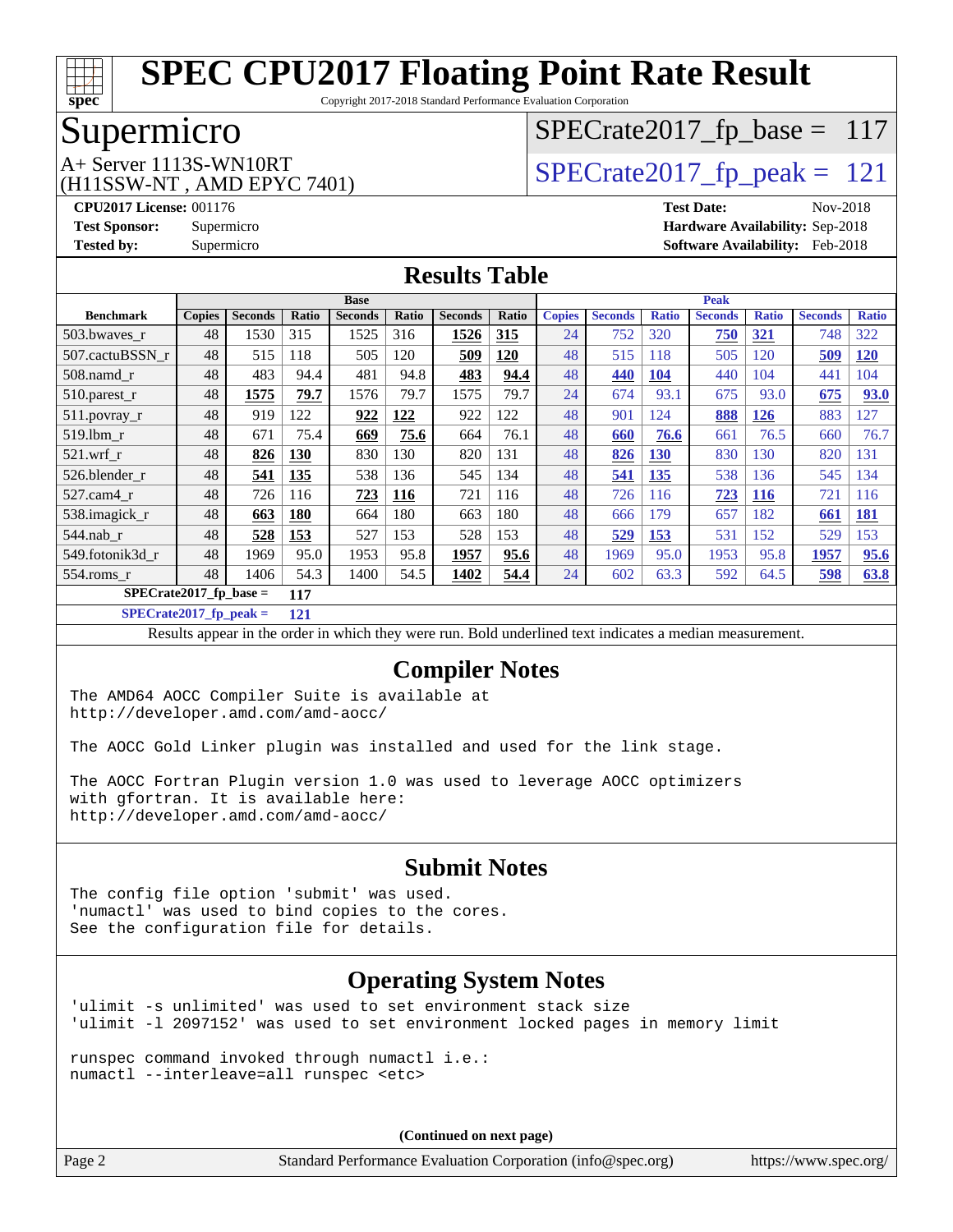

Copyright 2017-2018 Standard Performance Evaluation Corporation

# Supermicro

 $SPECTate2017_fp\_base = 117$ 

(H11SSW-NT , AMD EPYC 7401)

A+ Server 1113S-WN10RT<br>
(H11SSW\_NT) AMD FPYC 7401) [SPECrate2017\\_fp\\_peak =](http://www.spec.org/auto/cpu2017/Docs/result-fields.html#SPECrate2017fppeak) 121

**[Tested by:](http://www.spec.org/auto/cpu2017/Docs/result-fields.html#Testedby)** Supermicro **[Software Availability:](http://www.spec.org/auto/cpu2017/Docs/result-fields.html#SoftwareAvailability)** Feb-2018

**[CPU2017 License:](http://www.spec.org/auto/cpu2017/Docs/result-fields.html#CPU2017License)** 001176 **[Test Date:](http://www.spec.org/auto/cpu2017/Docs/result-fields.html#TestDate)** Nov-2018 **[Test Sponsor:](http://www.spec.org/auto/cpu2017/Docs/result-fields.html#TestSponsor)** Supermicro **[Hardware Availability:](http://www.spec.org/auto/cpu2017/Docs/result-fields.html#HardwareAvailability)** Sep-2018

#### **[Operating System Notes \(Continued\)](http://www.spec.org/auto/cpu2017/Docs/result-fields.html#OperatingSystemNotes)**

Set dirty\_ratio=8 to limit dirty cache to 8% of memory Set swappiness=1 to swap only if necessary Set zone\_reclaim\_mode=1 to free local node memory and avoid remote memory sync then drop\_caches=3 to reset caches before invoking runcpu

dirty\_ratio, swappiness, zone\_reclaim\_mode and drop\_caches were all set using privileged echo (e.g. echo 1 > /proc/sys/vm/swappiness).

Transparent huge pages were enabled for this run (OS default)

#### **[General Notes](http://www.spec.org/auto/cpu2017/Docs/result-fields.html#GeneralNotes)**

Environment variables set by runcpu before the start of the run: LD\_LIBRARY\_PATH = "/home/cpu2017/amd1704-rate-libs-revD/64;/home/cpu2017/amd1704-rate-libs-revD/32:" MALLOC\_CONF = "lg\_chunk:28"

Binaries were compiled on a system with 2x AMD EPYC 7601 CPU + 512GB Memory using RHEL 7.4 jemalloc, a general purpose malloc implementation, was obtained at <https://github.com/jemalloc/jemalloc/releases/download/4.5.0/jemalloc-4.5.0.tar.bz2> jemalloc was built with GCC v4.8.5 in RHEL v7.2 under default conditions. jemalloc uses environment variable MALLOC\_CONF with values narenas and lg\_chunk: narenas: sets the maximum number of arenas to use for automatic multiplexing of threads and arenas. lg\_chunk: set the virtual memory chunk size (log base 2). For example, lg chunk:21 sets the default chunk size to  $2^21 = 2MiB$ . NA: The test sponsor attests, as of date of publication, that CVE-2017-5754 (Meltdown) is mitigated in the system as tested and documented. Yes: The test sponsor attests, as of date of publication, that CVE-2017-5753 (Spectre variant 1) is mitigated in the system as tested and documented. Yes: The test sponsor attests, as of date of publication, that CVE-2017-5715 (Spectre variant 2) is mitigated in the system as tested and documented.

#### **[Platform Notes](http://www.spec.org/auto/cpu2017/Docs/result-fields.html#PlatformNotes)**

BIOS Settings: Determinism Slider = Power Sysinfo program /home/cpu2017/bin/sysinfo Rev: r5974 of 2018-05-19 9bcde8f2999c33d61f64985e45859ea9 running on linux-pm02 Tue Nov 6 01:50:42 2018

 SUT (System Under Test) info as seen by some common utilities. For more information on this section, see <https://www.spec.org/cpu2017/Docs/config.html#sysinfo>

 From /proc/cpuinfo model name : AMD EPYC 7401 24-Core Processor

**(Continued on next page)**

| Page 3<br>Standard Performance Evaluation Corporation (info@spec.org)<br>https://www.spec.org/ |  |
|------------------------------------------------------------------------------------------------|--|
|------------------------------------------------------------------------------------------------|--|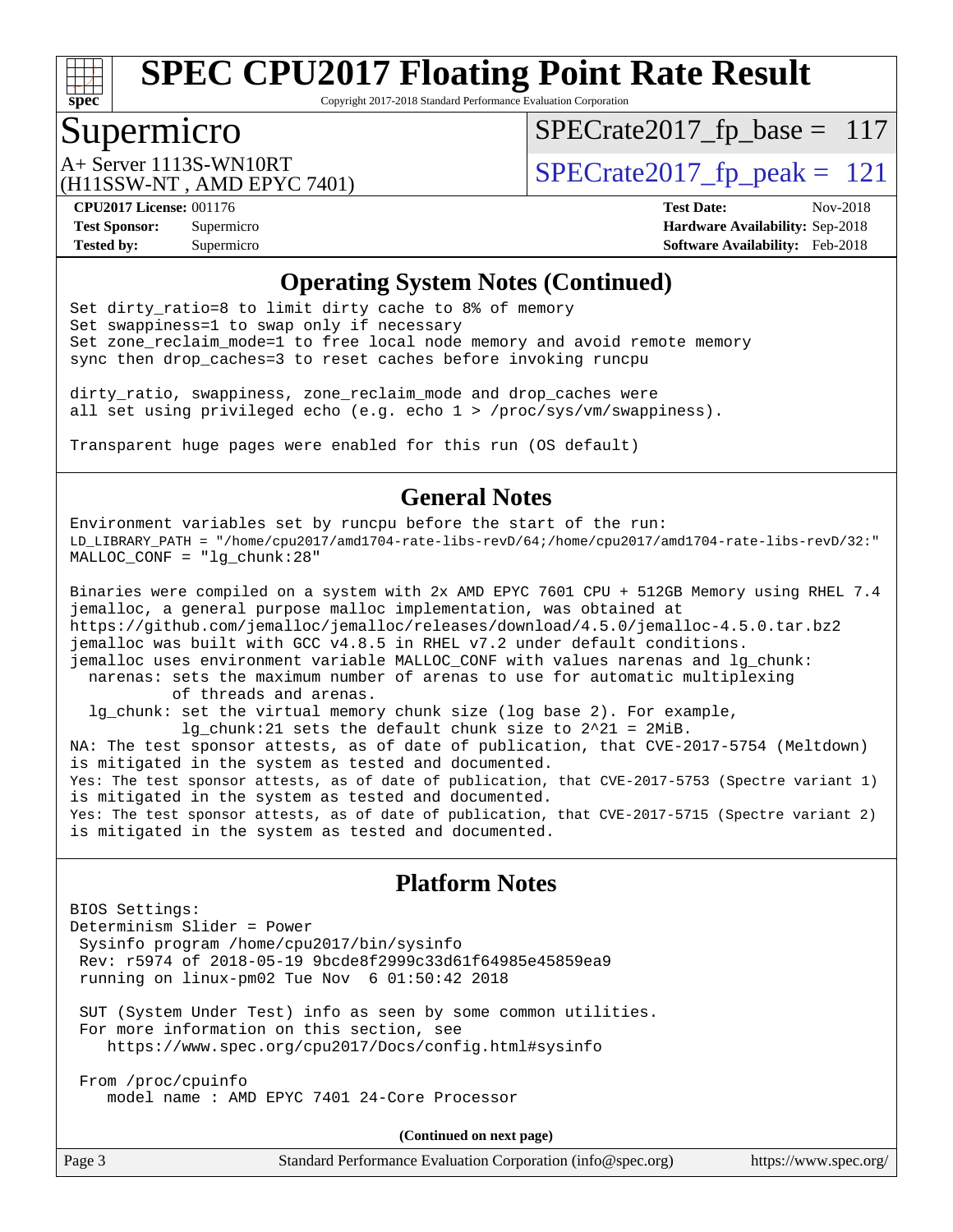

Copyright 2017-2018 Standard Performance Evaluation Corporation

### Supermicro

 $SPECrate2017_fp\_base = 117$ 

(H11SSW-NT , AMD EPYC 7401)

 $A+$  Server 1113S-WN10RT  $\begin{array}{|l|l|}\n\hline\n\text{A+Server 1113S-WN10RT}\n\hline\n\text{A+Server 1113S-WN10RT}\n\hline\n\end{array}$ 

**[Tested by:](http://www.spec.org/auto/cpu2017/Docs/result-fields.html#Testedby)** Supermicro **[Software Availability:](http://www.spec.org/auto/cpu2017/Docs/result-fields.html#SoftwareAvailability)** Feb-2018

**[CPU2017 License:](http://www.spec.org/auto/cpu2017/Docs/result-fields.html#CPU2017License)** 001176 **[Test Date:](http://www.spec.org/auto/cpu2017/Docs/result-fields.html#TestDate)** Nov-2018 **[Test Sponsor:](http://www.spec.org/auto/cpu2017/Docs/result-fields.html#TestSponsor)** Supermicro **[Hardware Availability:](http://www.spec.org/auto/cpu2017/Docs/result-fields.html#HardwareAvailability)** Sep-2018

#### **[Platform Notes \(Continued\)](http://www.spec.org/auto/cpu2017/Docs/result-fields.html#PlatformNotes)**

Page 4 Standard Performance Evaluation Corporation [\(info@spec.org\)](mailto:info@spec.org) <https://www.spec.org/> 1 "physical id"s (chips) 48 "processors" cores, siblings (Caution: counting these is hw and system dependent. The following excerpts from /proc/cpuinfo might not be reliable. Use with caution.) cpu cores : 24 siblings : 48 physical 0: cores 0 1 2 4 5 6 8 9 10 12 13 14 16 17 18 20 21 22 24 25 26 28 29 30 From lscpu: Architecture: x86\_64 CPU op-mode(s): 32-bit, 64-bit Byte Order: Little Endian  $CPU(s):$  48 On-line CPU(s) list: 0-47 Thread(s) per core: 2 Core(s) per socket: 24 Socket(s): 1 NUMA node(s): 4 Vendor ID: AuthenticAMD CPU family: 23 Model: 1 Model name: AMD EPYC 7401 24-Core Processor Stepping: 2 CPU MHz: 2000.000 CPU max MHz: 2000.0000 CPU min MHz: 1200.0000 BogoMIPS: 3999.77 Virtualization: AMD-V L1d cache: 32K L1i cache: 64K L2 cache: 512K L3 cache: 8192K NUMA node0 CPU(s): 0-5,24-29 NUMA node1 CPU(s): 6-11,30-35 NUMA node2 CPU(s): 12-17,36-41 NUMA node3 CPU(s): 18-23,42-47 Flags: fpu vme de pse tsc msr pae mce cx8 apic sep mtrr pge mca cmov pat pse36 clflush mmx fxsr sse sse2 ht syscall nx mmxext fxsr\_opt pdpe1gb rdtscp lm constant\_tsc rep\_good nopl nonstop\_tsc extd\_apicid amd\_dcm aperfmperf eagerfpu pni pclmulqdq monitor ssse3 fma cx16 sse4\_1 sse4\_2 movbe popcnt aes xsave avx f16c rdrand lahf\_lm cmp\_legacy svm extapic cr8\_legacy abm sse4a misalignsse 3dnowprefetch osvw skinit wdt tce topoext perfctr\_core perfctr\_nb bpext perfctr\_l2 mwaitx arat cpb hw\_pstate retpoline retpoline\_amd npt lbrv svm\_lock nrip\_save tsc\_scale vmcb\_clean flushbyasid decodeassists pausefilter pfthreshold vmmcall avic fsgsbase bmi1 avx2 smep bmi2 rdseed adx smap clflushopt sha\_ni xsaveopt xsavec xgetbv1 clzero irperf ibpb overflow\_recov succor smca **(Continued on next page)**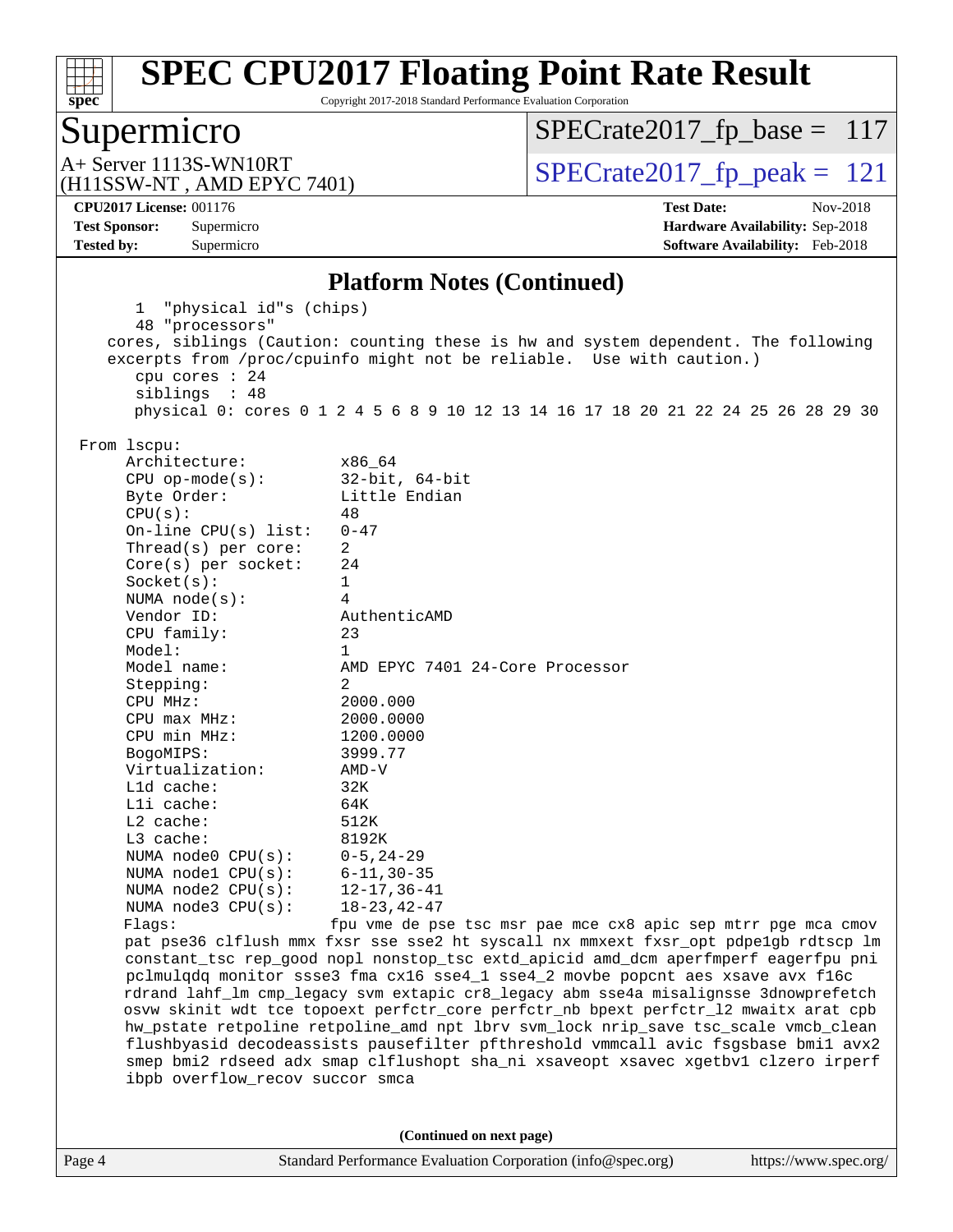

Copyright 2017-2018 Standard Performance Evaluation Corporation

### Supermicro

 $SPECrate2017_fp\_base = 117$ 

(H11SSW-NT , AMD EPYC 7401)

 $A+$  Server 1113S-WN10RT  $\begin{array}{|l|l|}\n\hline\n\text{A+Server 1113S-WN10RT}\n\hline\n\text{A+Server 1113S-WN10RT}\n\hline\n\end{array}$ 

**[CPU2017 License:](http://www.spec.org/auto/cpu2017/Docs/result-fields.html#CPU2017License)** 001176 **[Test Date:](http://www.spec.org/auto/cpu2017/Docs/result-fields.html#TestDate)** Nov-2018

**[Test Sponsor:](http://www.spec.org/auto/cpu2017/Docs/result-fields.html#TestSponsor)** Supermicro **[Hardware Availability:](http://www.spec.org/auto/cpu2017/Docs/result-fields.html#HardwareAvailability)** Sep-2018 **[Tested by:](http://www.spec.org/auto/cpu2017/Docs/result-fields.html#Testedby)** Supermicro **[Software Availability:](http://www.spec.org/auto/cpu2017/Docs/result-fields.html#SoftwareAvailability)** Feb-2018

#### **[Platform Notes \(Continued\)](http://www.spec.org/auto/cpu2017/Docs/result-fields.html#PlatformNotes)**

Page 5 Standard Performance Evaluation Corporation [\(info@spec.org\)](mailto:info@spec.org) <https://www.spec.org/> /proc/cpuinfo cache data cache size : 512 KB From numactl --hardware WARNING: a numactl 'node' might or might not correspond to a physical chip. available: 4 nodes (0-3) node 0 cpus: 0 1 2 3 4 5 24 25 26 27 28 29 node 0 size: 128826 MB node 0 free: 128646 MB node 1 cpus: 6 7 8 9 10 11 30 31 32 33 34 35 node 1 size: 129021 MB node 1 free: 128860 MB node 2 cpus: 12 13 14 15 16 17 36 37 38 39 40 41 node 2 size: 129021 MB node 2 free: 128865 MB node 3 cpus: 18 19 20 21 22 23 42 43 44 45 46 47 node 3 size: 129020 MB node 3 free: 128863 MB node distances: node 0 1 2 3 0: 10 16 16 16 1: 16 10 16 16 2: 16 16 10 16 3: 16 16 16 10 From /proc/meminfo MemTotal: 528271804 kB HugePages\_Total: 0 Hugepagesize: 2048 kB From /etc/\*release\* /etc/\*version\* SuSE-release: SUSE Linux Enterprise Server 12 (x86\_64) VERSION = 12 PATCHLEVEL = 3 # This file is deprecated and will be removed in a future service pack or release. # Please check /etc/os-release for details about this release. os-release: NAME="SLES" VERSION="12-SP3" VERSION\_ID="12.3" PRETTY\_NAME="SUSE Linux Enterprise Server 12 SP3" ID="sles" ANSI\_COLOR="0;32" CPE\_NAME="cpe:/o:suse:sles:12:sp3" uname -a: **(Continued on next page)**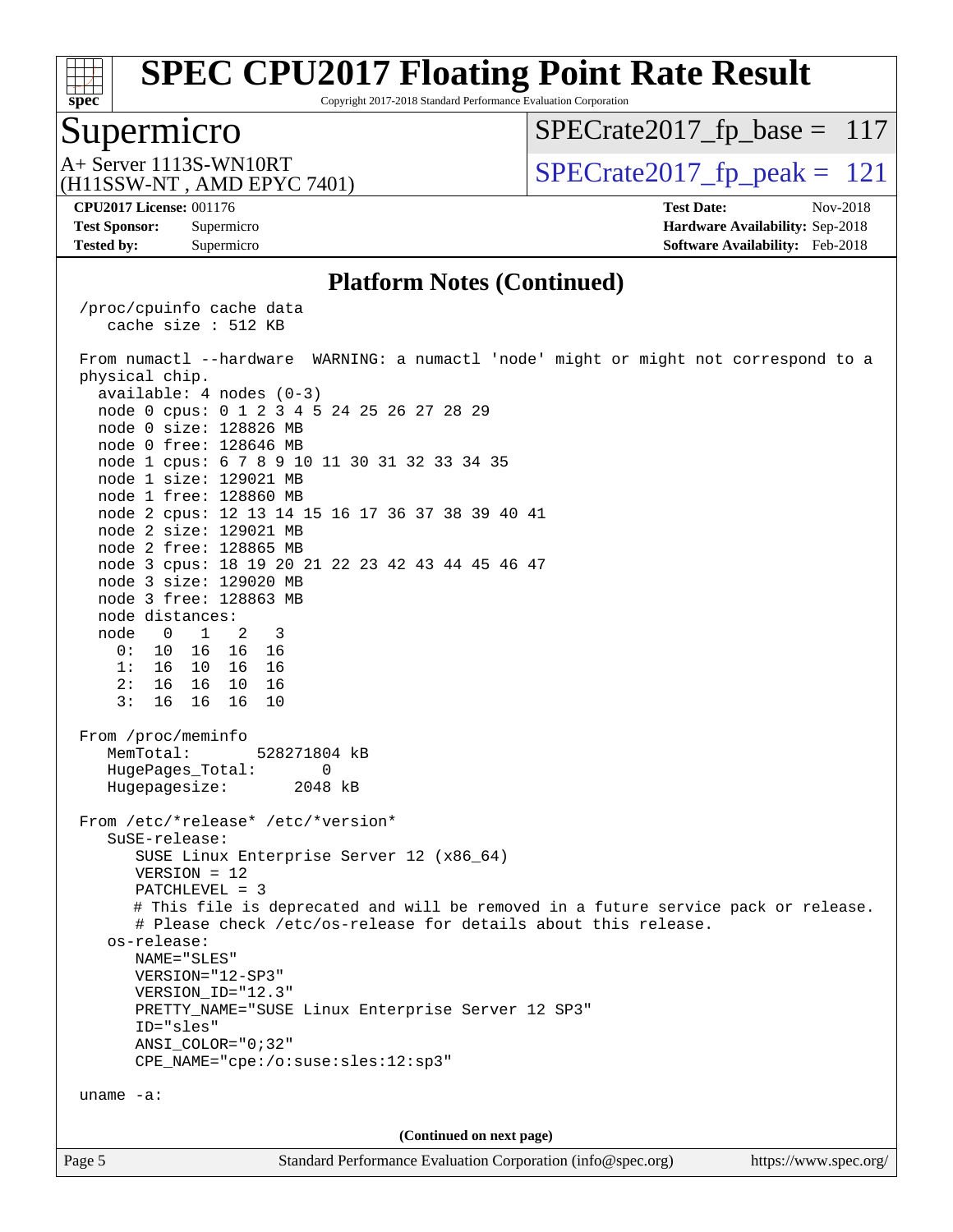

Copyright 2017-2018 Standard Performance Evaluation Corporation

### Supermicro

[SPECrate2017\\_fp\\_base =](http://www.spec.org/auto/cpu2017/Docs/result-fields.html#SPECrate2017fpbase) 117

(H11SSW-NT , AMD EPYC 7401)

 $A+$  Server 1113S-WN10RT  $\begin{array}{|l|l|}\n\hline\n\text{A+Server 1113S-WN10RT}\n\hline\n\text{A+Server 1113S-WN10RT}\n\hline\n\end{array}$ 

#### **[CPU2017 License:](http://www.spec.org/auto/cpu2017/Docs/result-fields.html#CPU2017License)** 001176 **[Test Date:](http://www.spec.org/auto/cpu2017/Docs/result-fields.html#TestDate)** Nov-2018

**[Tested by:](http://www.spec.org/auto/cpu2017/Docs/result-fields.html#Testedby)** Supermicro **[Software Availability:](http://www.spec.org/auto/cpu2017/Docs/result-fields.html#SoftwareAvailability)** Feb-2018

**[Test Sponsor:](http://www.spec.org/auto/cpu2017/Docs/result-fields.html#TestSponsor)** Supermicro **[Hardware Availability:](http://www.spec.org/auto/cpu2017/Docs/result-fields.html#HardwareAvailability)** Sep-2018

#### **[Platform Notes \(Continued\)](http://www.spec.org/auto/cpu2017/Docs/result-fields.html#PlatformNotes)**

 Linux linux-pm02 4.4.114-94.11-default #1 SMP Thu Feb 1 19:28:26 UTC 2018 (4309ff9) x86\_64 x86\_64 x86\_64 GNU/Linux

Kernel self-reported vulnerability status:

 CVE-2017-5754 (Meltdown): Not affected CVE-2017-5753 (Spectre variant 1): Mitigation: Barriers CVE-2017-5715 (Spectre variant 2): Mitigation: Full AMD retpoline + IBPB

run-level 3 Nov 5 15:20

 SPEC is set to: /home/cpu2017 Filesystem Type Size Used Avail Use% Mounted on /dev/sda4 xfs 145G 5.6G 139G 4% /home

 Additional information from dmidecode follows. WARNING: Use caution when you interpret this section. The 'dmidecode' program reads system data which is "intended to allow hardware to be accurately determined", but the intent may not be met, as there are frequent changes to hardware, firmware, and the "DMTF SMBIOS" standard.

BIOS American Megatrends Inc. 1.0 09/04/2018

 Memory: 8x NO DIMM NO DIMM 8x Samsung M386A8K40BM2-CTD 64 GB 4 rank 2667

(End of data from sysinfo program)

#### **[Compiler Version Notes](http://www.spec.org/auto/cpu2017/Docs/result-fields.html#CompilerVersionNotes)**

| CC.    | 519.1bm_r(base, peak) 538.imagick_r(base, peak) 544.nab_r(base, peak)                                                                                                                                                                |
|--------|--------------------------------------------------------------------------------------------------------------------------------------------------------------------------------------------------------------------------------------|
|        | AOCC.LLVM.4.0.0.B35.2017 04 26 clang version 4.0.0 (CLANG:) (based on LLVM<br>AOCC.LLVM.4.0.0.B35.2017 04 26)<br>Target: x86 64-unknown-linux-gnu<br>Thread model: posix<br>InstalledDir: /root/work/compilers/AOCC-1.0-Compiler/bin |
|        | CXXC $508.namd_r(base, peak) 510.parest_r(base, peak)$                                                                                                                                                                               |
|        | AOCC.LLVM.4.0.0.B35.2017_04_26 clang version 4.0.0 (CLANG:) (based on LLVM<br>AOCC.LLVM.4.0.0.B35.2017 04 26)<br>Target: x86 64-unknown-linux-gnu<br>Thread model: posix<br>InstalledDir: /root/work/compilers/AOCC-1.0-Compiler/bin |
|        | (Continued on next page)                                                                                                                                                                                                             |
| Page 6 | Standard Performance Evaluation Corporation (info@spec.org)<br>https://www.spec.org/                                                                                                                                                 |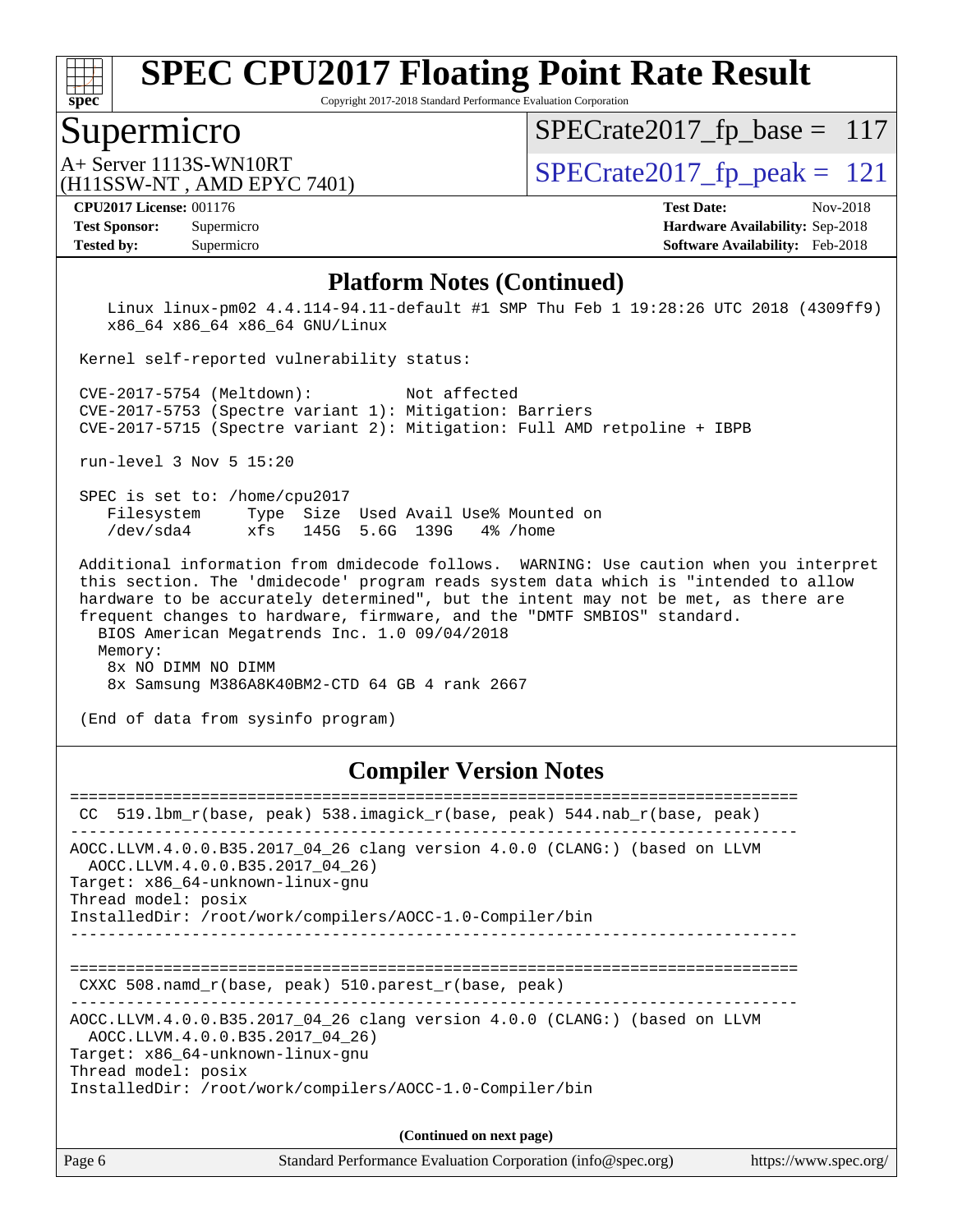

Copyright 2017-2018 Standard Performance Evaluation Corporation

# Supermicro<br>A+ Server 1113S-WN10RT

[SPECrate2017\\_fp\\_base =](http://www.spec.org/auto/cpu2017/Docs/result-fields.html#SPECrate2017fpbase) 117

(H11SSW-NT , AMD EPYC 7401)

 $SPECTate 2017_fp\_peak = 121$ 

**[CPU2017 License:](http://www.spec.org/auto/cpu2017/Docs/result-fields.html#CPU2017License)** 001176 **[Test Date:](http://www.spec.org/auto/cpu2017/Docs/result-fields.html#TestDate)** Nov-2018

**[Test Sponsor:](http://www.spec.org/auto/cpu2017/Docs/result-fields.html#TestSponsor)** Supermicro **[Hardware Availability:](http://www.spec.org/auto/cpu2017/Docs/result-fields.html#HardwareAvailability)** Sep-2018 **[Tested by:](http://www.spec.org/auto/cpu2017/Docs/result-fields.html#Testedby)** Supermicro **[Software Availability:](http://www.spec.org/auto/cpu2017/Docs/result-fields.html#SoftwareAvailability)** Feb-2018

### **[Compiler Version Notes \(Continued\)](http://www.spec.org/auto/cpu2017/Docs/result-fields.html#CompilerVersionNotes)**

| CC 511.povray_r(base, peak) 526.blender_r(base, peak)                                                                                                                                                                                                                                                                                                                                                                                                                                                                                                                                                                                                                                                                                                                                                           |                       |
|-----------------------------------------------------------------------------------------------------------------------------------------------------------------------------------------------------------------------------------------------------------------------------------------------------------------------------------------------------------------------------------------------------------------------------------------------------------------------------------------------------------------------------------------------------------------------------------------------------------------------------------------------------------------------------------------------------------------------------------------------------------------------------------------------------------------|-----------------------|
| AOCC.LLVM.4.0.0.B35.2017_04_26 clang version 4.0.0 (CLANG:) (based on LLVM<br>AOCC.LLVM.4.0.0.B35.2017_04_26)<br>Target: x86_64-unknown-linux-gnu<br>Thread model: posix<br>InstalledDir: /root/work/compilers/AOCC-1.0-Compiler/bin<br>AOCC.LLVM.4.0.0.B35.2017_04_26 clang version 4.0.0 (CLANG:) (based on LLVM<br>AOCC.LLVM.4.0.0.B35.2017_04_26)<br>Target: x86_64-unknown-linux-gnu<br>Thread model: posix<br>InstalledDir: /root/work/compilers/AOCC-1.0-Compiler/bin                                                                                                                                                                                                                                                                                                                                    |                       |
| FC 507.cactuBSSN_r(base, peak)                                                                                                                                                                                                                                                                                                                                                                                                                                                                                                                                                                                                                                                                                                                                                                                  |                       |
| AOCC.LLVM.4.0.0.B35.2017_04_26 clang version 4.0.0 (CLANG:) (based on LLVM<br>AOCC.LLVM.4.0.0.B35.2017 04 26)<br>Target: x86_64-unknown-linux-gnu<br>Thread model: posix<br>InstalledDir: /root/work/compilers/AOCC-1.0-Compiler/bin<br>AOCC.LLVM.4.0.0.B35.2017_04_26 clang version 4.0.0 (CLANG:) (based on LLVM<br>AOCC.LLVM.4.0.0.B35.2017_04_26)<br>Target: x86_64-unknown-linux-gnu<br>Thread model: posix<br>InstalledDir: /root/work/compilers/AOCC-1.0-Compiler/bin<br>GNU Fortran (GCC) 4.8.2<br>Copyright (C) 2013 Free Software Foundation, Inc.<br>GNU Fortran comes with NO WARRANTY, to the extent permitted by law.<br>You may redistribute copies of GNU Fortran<br>under the terms of the GNU General Public License.<br>For more information about these matters, see the file named COPYING |                       |
| 503.bwaves_r(base, peak) 549.fotonik3d_r(base, peak) 554.roms_r(base,<br>FC.<br>peak)                                                                                                                                                                                                                                                                                                                                                                                                                                                                                                                                                                                                                                                                                                                           |                       |
| GNU Fortran (GCC) 4.8.2<br>Copyright (C) 2013 Free Software Foundation, Inc.<br>GNU Fortran comes with NO WARRANTY, to the extent permitted by law.<br>You may redistribute copies of GNU Fortran<br>under the terms of the GNU General Public License.                                                                                                                                                                                                                                                                                                                                                                                                                                                                                                                                                         |                       |
| (Continued on next page)                                                                                                                                                                                                                                                                                                                                                                                                                                                                                                                                                                                                                                                                                                                                                                                        |                       |
| Standard Performance Evaluation Corporation (info@spec.org)<br>Page 7                                                                                                                                                                                                                                                                                                                                                                                                                                                                                                                                                                                                                                                                                                                                           | https://www.spec.org/ |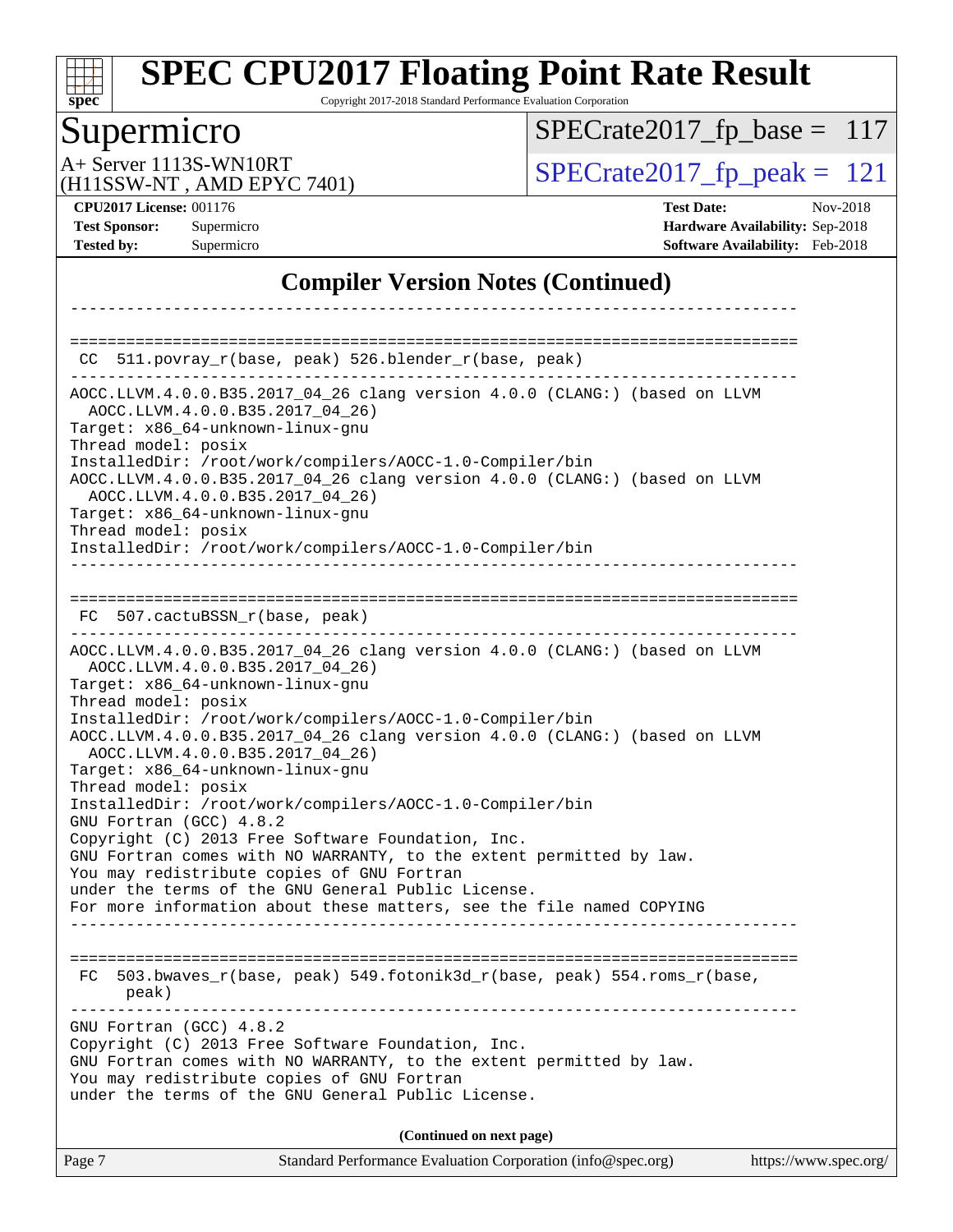

Copyright 2017-2018 Standard Performance Evaluation Corporation

## Supermicro

 $SPECTate2017_fp\_base = 117$ 

(H11SSW-NT , AMD EPYC 7401)

A+ Server 1113S-WN10RT  $\vert$  [SPECrate2017\\_fp\\_peak =](http://www.spec.org/auto/cpu2017/Docs/result-fields.html#SPECrate2017fppeak) 121

**[CPU2017 License:](http://www.spec.org/auto/cpu2017/Docs/result-fields.html#CPU2017License)** 001176 **[Test Date:](http://www.spec.org/auto/cpu2017/Docs/result-fields.html#TestDate)** Nov-2018 **[Test Sponsor:](http://www.spec.org/auto/cpu2017/Docs/result-fields.html#TestSponsor)** Supermicro **[Hardware Availability:](http://www.spec.org/auto/cpu2017/Docs/result-fields.html#HardwareAvailability)** Sep-2018 **[Tested by:](http://www.spec.org/auto/cpu2017/Docs/result-fields.html#Testedby)** Supermicro **[Software Availability:](http://www.spec.org/auto/cpu2017/Docs/result-fields.html#SoftwareAvailability)** Feb-2018

### **[Compiler Version Notes \(Continued\)](http://www.spec.org/auto/cpu2017/Docs/result-fields.html#CompilerVersionNotes)**

For more information about these matters, see the file named COPYING ------------------------------------------------------------------------------ ============================================================================== CC 521.wrf\_r(base, peak) 527.cam4\_r(base, peak) ------------------------------------------------------------------------------ GNU Fortran (GCC) 4.8.2 Copyright (C) 2013 Free Software Foundation, Inc. GNU Fortran comes with NO WARRANTY, to the extent permitted by law. You may redistribute copies of GNU Fortran under the terms of the GNU General Public License. For more information about these matters, see the file named COPYING AOCC.LLVM.4.0.0.B35.2017\_04\_26 clang version 4.0.0 (CLANG:) (based on LLVM AOCC.LLVM.4.0.0.B35.2017\_04\_26) Target: x86\_64-unknown-linux-gnu Thread model: posix InstalledDir: /root/work/compilers/AOCC-1.0-Compiler/bin ------------------------------------------------------------------------------

### **[Base Compiler Invocation](http://www.spec.org/auto/cpu2017/Docs/result-fields.html#BaseCompilerInvocation)**

[C benchmarks](http://www.spec.org/auto/cpu2017/Docs/result-fields.html#Cbenchmarks): [clang](http://www.spec.org/cpu2017/results/res2018q4/cpu2017-20181112-09560.flags.html#user_CCbase_Fclang3_a68b77bfed473bd9cdd22529af008e8306c2e3948617c8991604c1a2000ee4a73ef90dd8bc793e105fe4165a625d26dacbda4708d828ad19048918c071b363ec)

[C++ benchmarks:](http://www.spec.org/auto/cpu2017/Docs/result-fields.html#CXXbenchmarks) [clang++](http://www.spec.org/cpu2017/results/res2018q4/cpu2017-20181112-09560.flags.html#user_CXXbase_Fclang3_57a48582e5be507d19b2527b3e7d4f85d9b8669ffc9a8a0dbb9bcf949a918a58bbab411e0c4d14a3922022a3e425a90db94042683824c1806feff4324ca1000d)

[Fortran benchmarks](http://www.spec.org/auto/cpu2017/Docs/result-fields.html#Fortranbenchmarks): [clang](http://www.spec.org/cpu2017/results/res2018q4/cpu2017-20181112-09560.flags.html#user_FCbase_Fclang3_a68b77bfed473bd9cdd22529af008e8306c2e3948617c8991604c1a2000ee4a73ef90dd8bc793e105fe4165a625d26dacbda4708d828ad19048918c071b363ec) [gfortran](http://www.spec.org/cpu2017/results/res2018q4/cpu2017-20181112-09560.flags.html#user_FCbase_aocc-gfortran_128c91a56d61ddb07404721e65b8f9498c31a443dacbd3b7f212891090eca86e2d099b520f75b99e9e8ac4fdec01f4d15f0b65e47123ec4c42b0759045731a1f)

[Benchmarks using both Fortran and C](http://www.spec.org/auto/cpu2017/Docs/result-fields.html#BenchmarksusingbothFortranandC): [clang](http://www.spec.org/cpu2017/results/res2018q4/cpu2017-20181112-09560.flags.html#user_CC_FCbase_Fclang3_a68b77bfed473bd9cdd22529af008e8306c2e3948617c8991604c1a2000ee4a73ef90dd8bc793e105fe4165a625d26dacbda4708d828ad19048918c071b363ec) [gfortran](http://www.spec.org/cpu2017/results/res2018q4/cpu2017-20181112-09560.flags.html#user_CC_FCbase_aocc-gfortran_128c91a56d61ddb07404721e65b8f9498c31a443dacbd3b7f212891090eca86e2d099b520f75b99e9e8ac4fdec01f4d15f0b65e47123ec4c42b0759045731a1f)

[Benchmarks using both C and C++](http://www.spec.org/auto/cpu2017/Docs/result-fields.html#BenchmarksusingbothCandCXX): [clang++](http://www.spec.org/cpu2017/results/res2018q4/cpu2017-20181112-09560.flags.html#user_CC_CXXbase_Fclang3_57a48582e5be507d19b2527b3e7d4f85d9b8669ffc9a8a0dbb9bcf949a918a58bbab411e0c4d14a3922022a3e425a90db94042683824c1806feff4324ca1000d) [clang](http://www.spec.org/cpu2017/results/res2018q4/cpu2017-20181112-09560.flags.html#user_CC_CXXbase_Fclang3_a68b77bfed473bd9cdd22529af008e8306c2e3948617c8991604c1a2000ee4a73ef90dd8bc793e105fe4165a625d26dacbda4708d828ad19048918c071b363ec)

[Benchmarks using Fortran, C, and C++:](http://www.spec.org/auto/cpu2017/Docs/result-fields.html#BenchmarksusingFortranCandCXX) [clang++](http://www.spec.org/cpu2017/results/res2018q4/cpu2017-20181112-09560.flags.html#user_CC_CXX_FCbase_Fclang3_57a48582e5be507d19b2527b3e7d4f85d9b8669ffc9a8a0dbb9bcf949a918a58bbab411e0c4d14a3922022a3e425a90db94042683824c1806feff4324ca1000d) [clang](http://www.spec.org/cpu2017/results/res2018q4/cpu2017-20181112-09560.flags.html#user_CC_CXX_FCbase_Fclang3_a68b77bfed473bd9cdd22529af008e8306c2e3948617c8991604c1a2000ee4a73ef90dd8bc793e105fe4165a625d26dacbda4708d828ad19048918c071b363ec) [gfortran](http://www.spec.org/cpu2017/results/res2018q4/cpu2017-20181112-09560.flags.html#user_CC_CXX_FCbase_aocc-gfortran_128c91a56d61ddb07404721e65b8f9498c31a443dacbd3b7f212891090eca86e2d099b520f75b99e9e8ac4fdec01f4d15f0b65e47123ec4c42b0759045731a1f)

# **[Base Portability Flags](http://www.spec.org/auto/cpu2017/Docs/result-fields.html#BasePortabilityFlags)**

 503.bwaves\_r: [-DSPEC\\_LP64](http://www.spec.org/cpu2017/results/res2018q4/cpu2017-20181112-09560.flags.html#suite_baseEXTRA_PORTABILITY503_bwaves_r_DSPEC_LP64) 507.cactuBSSN\_r: [-DSPEC\\_LP64](http://www.spec.org/cpu2017/results/res2018q4/cpu2017-20181112-09560.flags.html#suite_baseEXTRA_PORTABILITY507_cactuBSSN_r_DSPEC_LP64)

**(Continued on next page)**

Page 8 Standard Performance Evaluation Corporation [\(info@spec.org\)](mailto:info@spec.org) <https://www.spec.org/>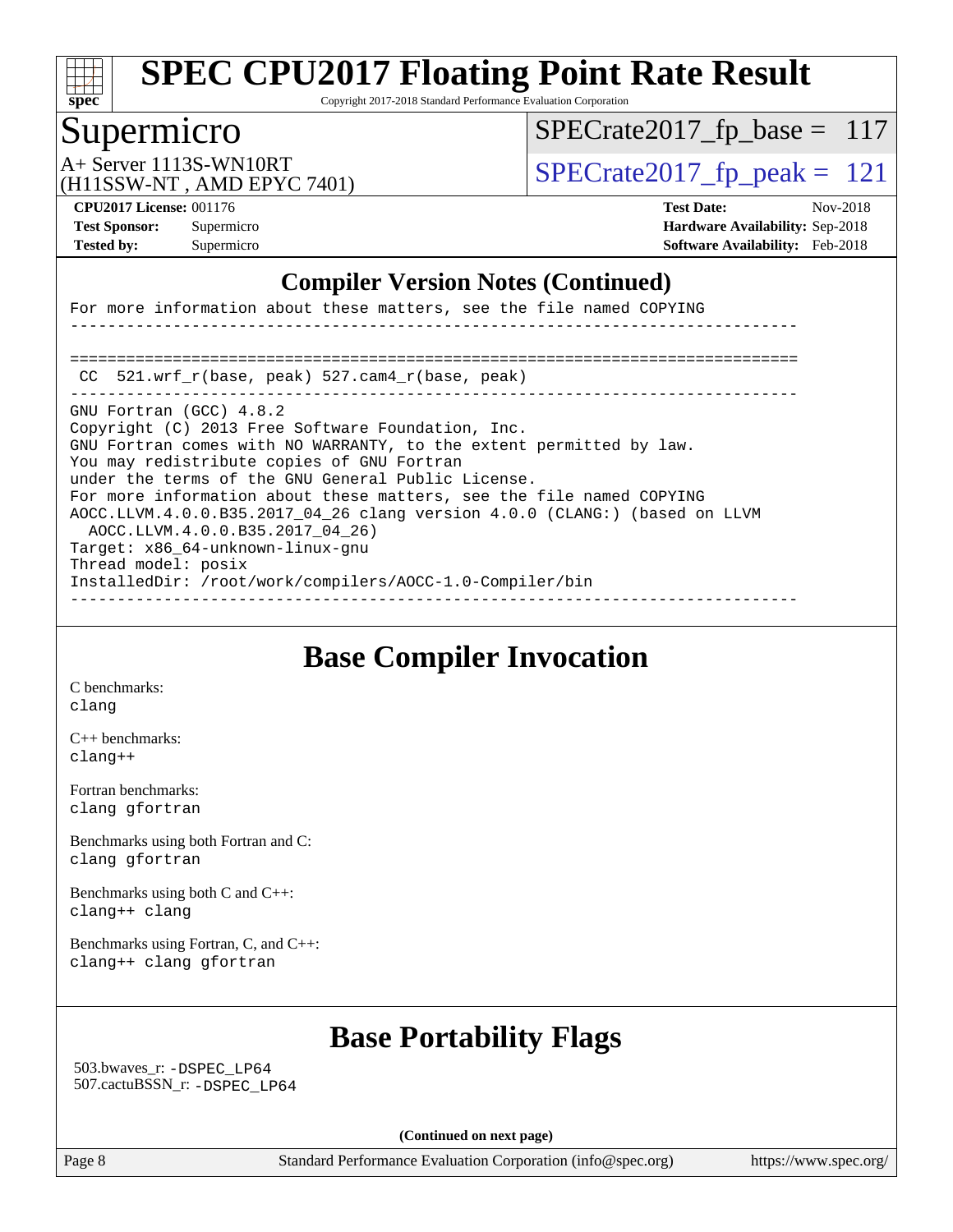

Copyright 2017-2018 Standard Performance Evaluation Corporation

### Supermicro

 $SPECrate2017_fp\_base = 117$ 

(H11SSW-NT , AMD EPYC 7401)

 $A+$  Server 1113S-WN10RT  $\begin{array}{|l|l|}\n\hline\n\text{A+Server 1113S-WN10RT}\n\hline\n\text{A+Server 1113S-WN10RT}\n\hline\n\end{array}$ 

**[CPU2017 License:](http://www.spec.org/auto/cpu2017/Docs/result-fields.html#CPU2017License)** 001176 **[Test Date:](http://www.spec.org/auto/cpu2017/Docs/result-fields.html#TestDate)** Nov-2018 **[Test Sponsor:](http://www.spec.org/auto/cpu2017/Docs/result-fields.html#TestSponsor)** Supermicro **[Hardware Availability:](http://www.spec.org/auto/cpu2017/Docs/result-fields.html#HardwareAvailability)** Sep-2018 **[Tested by:](http://www.spec.org/auto/cpu2017/Docs/result-fields.html#Testedby)** Supermicro **[Software Availability:](http://www.spec.org/auto/cpu2017/Docs/result-fields.html#SoftwareAvailability)** Feb-2018

# **[Base Portability Flags \(Continued\)](http://www.spec.org/auto/cpu2017/Docs/result-fields.html#BasePortabilityFlags)**

 508.namd\_r: [-DSPEC\\_LP64](http://www.spec.org/cpu2017/results/res2018q4/cpu2017-20181112-09560.flags.html#suite_baseEXTRA_PORTABILITY508_namd_r_DSPEC_LP64) 510.parest\_r: [-DSPEC\\_LP64](http://www.spec.org/cpu2017/results/res2018q4/cpu2017-20181112-09560.flags.html#suite_baseEXTRA_PORTABILITY510_parest_r_DSPEC_LP64) 511.povray\_r: [-DSPEC\\_LP64](http://www.spec.org/cpu2017/results/res2018q4/cpu2017-20181112-09560.flags.html#suite_baseEXTRA_PORTABILITY511_povray_r_DSPEC_LP64) 519.lbm\_r: [-DSPEC\\_LP64](http://www.spec.org/cpu2017/results/res2018q4/cpu2017-20181112-09560.flags.html#suite_baseEXTRA_PORTABILITY519_lbm_r_DSPEC_LP64) 521.wrf\_r: [-DSPEC\\_CASE\\_FLAG](http://www.spec.org/cpu2017/results/res2018q4/cpu2017-20181112-09560.flags.html#b521.wrf_r_baseCPORTABILITY_DSPEC_CASE_FLAG) [-fconvert=big-endian](http://www.spec.org/cpu2017/results/res2018q4/cpu2017-20181112-09560.flags.html#user_baseFPORTABILITY521_wrf_r_F-fconvert) [-DSPEC\\_LP64](http://www.spec.org/cpu2017/results/res2018q4/cpu2017-20181112-09560.flags.html#suite_baseEXTRA_PORTABILITY521_wrf_r_DSPEC_LP64) 526.blender\_r: [-funsigned-char](http://www.spec.org/cpu2017/results/res2018q4/cpu2017-20181112-09560.flags.html#user_baseCPORTABILITY526_blender_r_F-funsigned-char) [-D\\_\\_BOOL\\_DEFINED](http://www.spec.org/cpu2017/results/res2018q4/cpu2017-20181112-09560.flags.html#b526.blender_r_baseCXXPORTABILITY_D__BOOL_DEFINED) [-DSPEC\\_LP64](http://www.spec.org/cpu2017/results/res2018q4/cpu2017-20181112-09560.flags.html#suite_baseEXTRA_PORTABILITY526_blender_r_DSPEC_LP64) 527.cam4\_r: [-DSPEC\\_CASE\\_FLAG](http://www.spec.org/cpu2017/results/res2018q4/cpu2017-20181112-09560.flags.html#b527.cam4_r_basePORTABILITY_DSPEC_CASE_FLAG) [-DSPEC\\_LP64](http://www.spec.org/cpu2017/results/res2018q4/cpu2017-20181112-09560.flags.html#suite_baseEXTRA_PORTABILITY527_cam4_r_DSPEC_LP64) 538.imagick\_r: [-DSPEC\\_LP64](http://www.spec.org/cpu2017/results/res2018q4/cpu2017-20181112-09560.flags.html#suite_baseEXTRA_PORTABILITY538_imagick_r_DSPEC_LP64) 544.nab\_r: [-DSPEC\\_LP64](http://www.spec.org/cpu2017/results/res2018q4/cpu2017-20181112-09560.flags.html#suite_baseEXTRA_PORTABILITY544_nab_r_DSPEC_LP64) 549.fotonik3d\_r: [-DSPEC\\_LP64](http://www.spec.org/cpu2017/results/res2018q4/cpu2017-20181112-09560.flags.html#suite_baseEXTRA_PORTABILITY549_fotonik3d_r_DSPEC_LP64) 554.roms\_r: [-DSPEC\\_LP64](http://www.spec.org/cpu2017/results/res2018q4/cpu2017-20181112-09560.flags.html#suite_baseEXTRA_PORTABILITY554_roms_r_DSPEC_LP64)

**[Base Optimization Flags](http://www.spec.org/auto/cpu2017/Docs/result-fields.html#BaseOptimizationFlags)**

#### [C benchmarks](http://www.spec.org/auto/cpu2017/Docs/result-fields.html#Cbenchmarks):

```
-flto -Wl,-plugin-opt=-merge-constant
-Wl,-plugin-opt=-lsr-in-nested-loop -Wl,-plugin-opt=-disable-vect-cmp
-O3 -ffast-math -march=znver1 -fstruct-layout=2
-mllvm -unroll-threshold=100 -fremap-arrays -mno-avx2
-mllvm -inline-threshold=1000 -mllvm -disable-vect-cmp -z muldefs
-ljemalloc
```
[C++ benchmarks:](http://www.spec.org/auto/cpu2017/Docs/result-fields.html#CXXbenchmarks)

[-flto](http://www.spec.org/cpu2017/results/res2018q4/cpu2017-20181112-09560.flags.html#user_CXXbase_lto) [-Wl,-plugin-opt=-merge-constant](http://www.spec.org/cpu2017/results/res2018q4/cpu2017-20181112-09560.flags.html#user_CXXbase_F-merge-constant_1d79771b5442061d9c8e05556c6b0c655e6c9e66f8c6936b0129d434b6acd2b1cf1b7cd2540d1570ff636111b08a6bc36e2e61fc34531f8ef7c1a34c57be1dbb) [-Wl,-plugin-opt=-lsr-in-nested-loop](http://www.spec.org/cpu2017/results/res2018q4/cpu2017-20181112-09560.flags.html#user_CXXbase_lsr-in-nested-loop_1cff93fd95162f5e77640b5271e8bed680fb62b4a8d96fb8ab217ff3244646f1fbb342e31af83c263403bbf5249c7dc7732d5c86c3eab4cc8d32dcb7a6f33ca0) [-Wl,-plugin-opt=-disable-vect-cmp](http://www.spec.org/cpu2017/results/res2018q4/cpu2017-20181112-09560.flags.html#user_CXXbase_disable-vect-cmp_1056b9a09b8ddc126e023b5f99ae33179ef568835465af9b7adeacf4b6480ff575c8aee439265bcfbcbf086f33f2fa5cca2bc4cf52b64c0cd2e10f6503cba02d) [-O3](http://www.spec.org/cpu2017/results/res2018q4/cpu2017-20181112-09560.flags.html#user_CXXbase_F-O3) [-march=znver1](http://www.spec.org/cpu2017/results/res2018q4/cpu2017-20181112-09560.flags.html#user_CXXbase_F-march) [-mllvm -unroll-threshold=100](http://www.spec.org/cpu2017/results/res2018q4/cpu2017-20181112-09560.flags.html#user_CXXbase_F-unroll-threshold_2755d0c78138845d361fa1543e3a063fffa198df9b3edf0cfb856bbc88a81e1769b12ac7a550c5d35197be55360db1a3f95a8d1304df999456cabf5120c45168) [-finline-aggressive](http://www.spec.org/cpu2017/results/res2018q4/cpu2017-20181112-09560.flags.html#user_CXXbase_F-finline-aggressive) [-fremap-arrays](http://www.spec.org/cpu2017/results/res2018q4/cpu2017-20181112-09560.flags.html#user_CXXbase_F-fremap-arrays) [-mllvm -inline-threshold=1000](http://www.spec.org/cpu2017/results/res2018q4/cpu2017-20181112-09560.flags.html#user_CXXbase_inline-threshold_b7832241b0a6397e4ecdbaf0eb7defdc10f885c2a282fa3240fdc99844d543fda39cf8a4a9dccf68cf19b5438ac3b455264f478df15da0f4988afa40d8243bab) [-mllvm -disable-vect-cmp](http://www.spec.org/cpu2017/results/res2018q4/cpu2017-20181112-09560.flags.html#user_CXXbase_disable-vect-cmp_d995c9eb800469498c6893dc847c54c903d59847b18cb2ac22011b9af7010c96d2d48d3c6b41246fe86945001509aa4dc528afb61cb238fd3b256a31781ea0cf) [-z muldefs](http://www.spec.org/cpu2017/results/res2018q4/cpu2017-20181112-09560.flags.html#user_CXXbase_F-z-muldefs) [-ljemalloc](http://www.spec.org/cpu2017/results/res2018q4/cpu2017-20181112-09560.flags.html#user_CXXbase_jemalloc-lib_d1249b907c500fa1c0672f44f562e3d0f79738ae9e3c4a9c376d49f265a04b9c99b167ecedbf6711b3085be911c67ff61f150a17b3472be731631ba4d0471706)

[Fortran benchmarks](http://www.spec.org/auto/cpu2017/Docs/result-fields.html#Fortranbenchmarks):

[-flto](http://www.spec.org/cpu2017/results/res2018q4/cpu2017-20181112-09560.flags.html#user_FCbase_lto) [-Wl,-plugin-opt=-merge-constant](http://www.spec.org/cpu2017/results/res2018q4/cpu2017-20181112-09560.flags.html#user_FCbase_F-merge-constant_1d79771b5442061d9c8e05556c6b0c655e6c9e66f8c6936b0129d434b6acd2b1cf1b7cd2540d1570ff636111b08a6bc36e2e61fc34531f8ef7c1a34c57be1dbb) [-Wl,-plugin-opt=-lsr-in-nested-loop](http://www.spec.org/cpu2017/results/res2018q4/cpu2017-20181112-09560.flags.html#user_FCbase_lsr-in-nested-loop_1cff93fd95162f5e77640b5271e8bed680fb62b4a8d96fb8ab217ff3244646f1fbb342e31af83c263403bbf5249c7dc7732d5c86c3eab4cc8d32dcb7a6f33ca0) [-Wl,-plugin-opt=-disable-vect-cmp](http://www.spec.org/cpu2017/results/res2018q4/cpu2017-20181112-09560.flags.html#user_FCbase_disable-vect-cmp_1056b9a09b8ddc126e023b5f99ae33179ef568835465af9b7adeacf4b6480ff575c8aee439265bcfbcbf086f33f2fa5cca2bc4cf52b64c0cd2e10f6503cba02d) [-O3](http://www.spec.org/cpu2017/results/res2018q4/cpu2017-20181112-09560.flags.html#user_FCbase_F-O3) [-mavx](http://www.spec.org/cpu2017/results/res2018q4/cpu2017-20181112-09560.flags.html#user_FCbase_F-mavx) [-madx](http://www.spec.org/cpu2017/results/res2018q4/cpu2017-20181112-09560.flags.html#user_FCbase_F-madx) [-funroll-loops](http://www.spec.org/cpu2017/results/res2018q4/cpu2017-20181112-09560.flags.html#user_FCbase_aocc-funroll-loops) [-ffast-math](http://www.spec.org/cpu2017/results/res2018q4/cpu2017-20181112-09560.flags.html#user_FCbase_F-aocc-ffast-math_78dd175de6534c2005829757b9b0f2878e57b067cce6f7c443b2250ac68890960e2e1b320ca04b81ff7c62c6f87870ed05f06baf7875eea2990d38e3b73c71f1) [-z muldefs](http://www.spec.org/cpu2017/results/res2018q4/cpu2017-20181112-09560.flags.html#user_FCbase_F-z-muldefs) [-fplugin=dragonegg.so](http://www.spec.org/cpu2017/results/res2018q4/cpu2017-20181112-09560.flags.html#user_FCbase_F-fpluginDragonEgg) [-fplugin-arg-dragonegg-llvm-option=-merge-constant](http://www.spec.org/cpu2017/results/res2018q4/cpu2017-20181112-09560.flags.html#user_FCbase_F-merge-constant_37fd66d07a4fbae8f1b816e843c3ed1ebaa48f794b65ea8be746a1880566a3d23eba4a3c37b5c024650311adcf9247c62af28144803b3729b14be14423fa5142) [-fplugin-arg-dragonegg-llvm-option=-disable-vect-cmp](http://www.spec.org/cpu2017/results/res2018q4/cpu2017-20181112-09560.flags.html#user_FCbase_disable-vect-cmp_d119dd6f96524d64dc477d5e6a72268aebe046b42f767098038bf7530fc0cc546dd329b2376104fde185baca14f7365ef86ccd3ff602b57a7839de005478f594) [-ljemalloc](http://www.spec.org/cpu2017/results/res2018q4/cpu2017-20181112-09560.flags.html#user_FCbase_jemalloc-lib_d1249b907c500fa1c0672f44f562e3d0f79738ae9e3c4a9c376d49f265a04b9c99b167ecedbf6711b3085be911c67ff61f150a17b3472be731631ba4d0471706) [-lgfortran](http://www.spec.org/cpu2017/results/res2018q4/cpu2017-20181112-09560.flags.html#user_FCbase_F-lgfortran) [-lamdlibm](http://www.spec.org/cpu2017/results/res2018q4/cpu2017-20181112-09560.flags.html#user_FCbase_F-lamdlibm)

[Benchmarks using both Fortran and C](http://www.spec.org/auto/cpu2017/Docs/result-fields.html#BenchmarksusingbothFortranandC):

[-flto](http://www.spec.org/cpu2017/results/res2018q4/cpu2017-20181112-09560.flags.html#user_CC_FCbase_lto) [-Wl,-plugin-opt=-merge-constant](http://www.spec.org/cpu2017/results/res2018q4/cpu2017-20181112-09560.flags.html#user_CC_FCbase_F-merge-constant_1d79771b5442061d9c8e05556c6b0c655e6c9e66f8c6936b0129d434b6acd2b1cf1b7cd2540d1570ff636111b08a6bc36e2e61fc34531f8ef7c1a34c57be1dbb) [-Wl,-plugin-opt=-lsr-in-nested-loop](http://www.spec.org/cpu2017/results/res2018q4/cpu2017-20181112-09560.flags.html#user_CC_FCbase_lsr-in-nested-loop_1cff93fd95162f5e77640b5271e8bed680fb62b4a8d96fb8ab217ff3244646f1fbb342e31af83c263403bbf5249c7dc7732d5c86c3eab4cc8d32dcb7a6f33ca0) [-Wl,-plugin-opt=-disable-vect-cmp](http://www.spec.org/cpu2017/results/res2018q4/cpu2017-20181112-09560.flags.html#user_CC_FCbase_disable-vect-cmp_1056b9a09b8ddc126e023b5f99ae33179ef568835465af9b7adeacf4b6480ff575c8aee439265bcfbcbf086f33f2fa5cca2bc4cf52b64c0cd2e10f6503cba02d) [-O3](http://www.spec.org/cpu2017/results/res2018q4/cpu2017-20181112-09560.flags.html#user_CC_FCbase_F-O3) [-ffast-math](http://www.spec.org/cpu2017/results/res2018q4/cpu2017-20181112-09560.flags.html#user_CC_FCbase_F-aocc-ffast-math_78dd175de6534c2005829757b9b0f2878e57b067cce6f7c443b2250ac68890960e2e1b320ca04b81ff7c62c6f87870ed05f06baf7875eea2990d38e3b73c71f1) [-march=znver1](http://www.spec.org/cpu2017/results/res2018q4/cpu2017-20181112-09560.flags.html#user_CC_FCbase_F-march) [-fstruct-layout=2](http://www.spec.org/cpu2017/results/res2018q4/cpu2017-20181112-09560.flags.html#user_CC_FCbase_F-fstruct-layout_a05ec02e17cdf7fe0c3950a6b005251b2b1e5e67af2b5298cf72714730c3d59ba290e75546b10aa22dac074c15ceaca36ae22c62cb51bcb2fbdc9dc4e7e222c4) [-mllvm -unroll-threshold=100](http://www.spec.org/cpu2017/results/res2018q4/cpu2017-20181112-09560.flags.html#user_CC_FCbase_F-unroll-threshold_2755d0c78138845d361fa1543e3a063fffa198df9b3edf0cfb856bbc88a81e1769b12ac7a550c5d35197be55360db1a3f95a8d1304df999456cabf5120c45168) [-fremap-arrays](http://www.spec.org/cpu2017/results/res2018q4/cpu2017-20181112-09560.flags.html#user_CC_FCbase_F-fremap-arrays) [-mno-avx2](http://www.spec.org/cpu2017/results/res2018q4/cpu2017-20181112-09560.flags.html#user_CC_FCbase_F-mno-avx2) [-mllvm -inline-threshold=1000](http://www.spec.org/cpu2017/results/res2018q4/cpu2017-20181112-09560.flags.html#user_CC_FCbase_inline-threshold_b7832241b0a6397e4ecdbaf0eb7defdc10f885c2a282fa3240fdc99844d543fda39cf8a4a9dccf68cf19b5438ac3b455264f478df15da0f4988afa40d8243bab) [-mllvm -disable-vect-cmp](http://www.spec.org/cpu2017/results/res2018q4/cpu2017-20181112-09560.flags.html#user_CC_FCbase_disable-vect-cmp_d995c9eb800469498c6893dc847c54c903d59847b18cb2ac22011b9af7010c96d2d48d3c6b41246fe86945001509aa4dc528afb61cb238fd3b256a31781ea0cf) [-mavx](http://www.spec.org/cpu2017/results/res2018q4/cpu2017-20181112-09560.flags.html#user_CC_FCbase_F-mavx) [-madx](http://www.spec.org/cpu2017/results/res2018q4/cpu2017-20181112-09560.flags.html#user_CC_FCbase_F-madx) [-funroll-loops](http://www.spec.org/cpu2017/results/res2018q4/cpu2017-20181112-09560.flags.html#user_CC_FCbase_aocc-funroll-loops) [-z muldefs](http://www.spec.org/cpu2017/results/res2018q4/cpu2017-20181112-09560.flags.html#user_CC_FCbase_F-z-muldefs) [-fplugin=dragonegg.so](http://www.spec.org/cpu2017/results/res2018q4/cpu2017-20181112-09560.flags.html#user_CC_FCbase_F-fpluginDragonEgg)

Page 9 Standard Performance Evaluation Corporation [\(info@spec.org\)](mailto:info@spec.org) <https://www.spec.org/> **(Continued on next page)**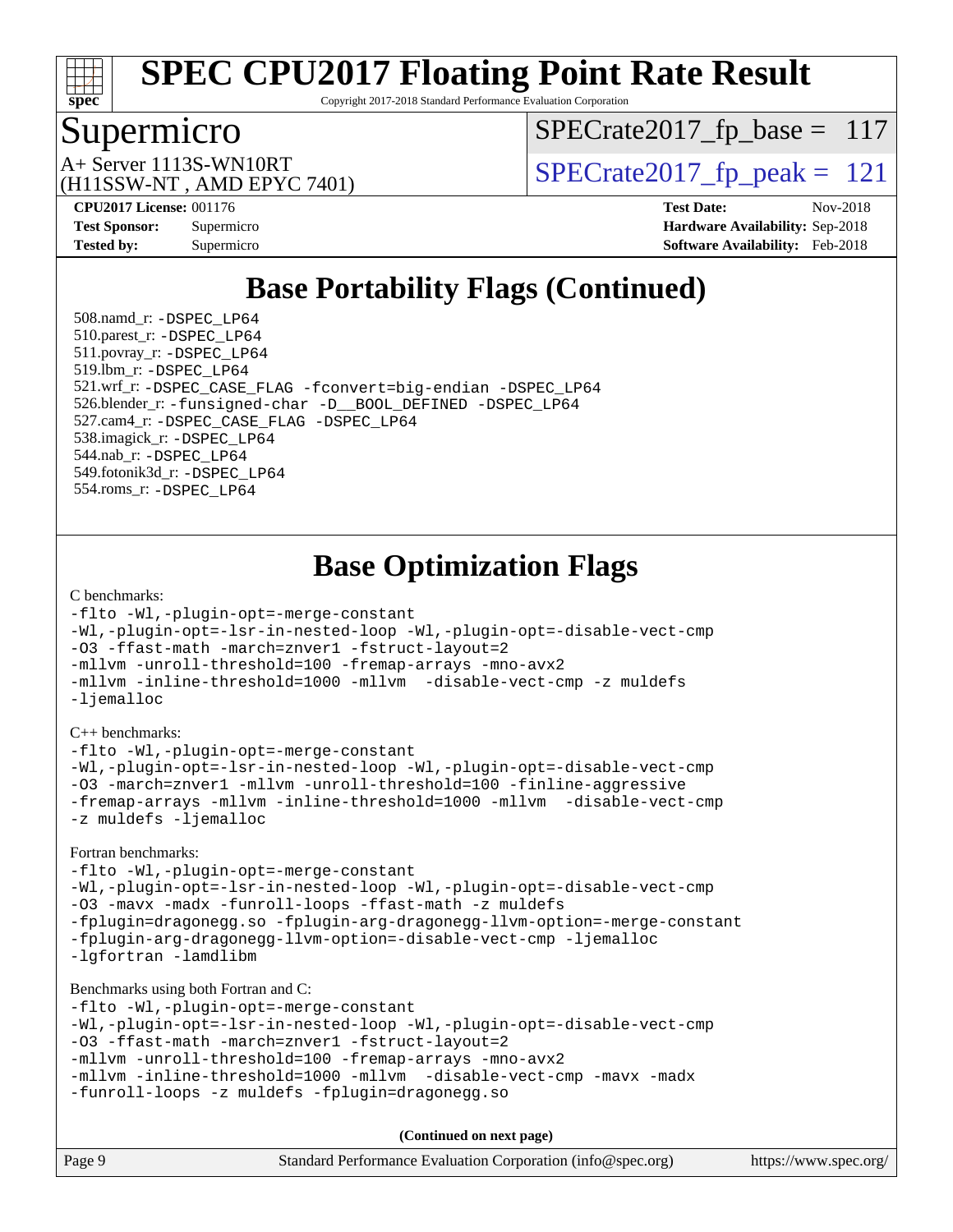

Copyright 2017-2018 Standard Performance Evaluation Corporation

# Supermicro

 $SPECrate2017_fp\_base = 117$ 

(H11SSW-NT , AMD EPYC 7401)

 $A+$  Server 1113S-WN10RT  $\begin{array}{|l|l|}\n\hline\n\text{A+Server 1113S-WN10RT}\n\hline\n\text{A+Server 1113S-WN10RT}\n\hline\n\end{array}$ 

**[CPU2017 License:](http://www.spec.org/auto/cpu2017/Docs/result-fields.html#CPU2017License)** 001176 **[Test Date:](http://www.spec.org/auto/cpu2017/Docs/result-fields.html#TestDate)** Nov-2018 **[Test Sponsor:](http://www.spec.org/auto/cpu2017/Docs/result-fields.html#TestSponsor)** Supermicro **[Hardware Availability:](http://www.spec.org/auto/cpu2017/Docs/result-fields.html#HardwareAvailability)** Sep-2018 **[Tested by:](http://www.spec.org/auto/cpu2017/Docs/result-fields.html#Testedby)** Supermicro **[Software Availability:](http://www.spec.org/auto/cpu2017/Docs/result-fields.html#SoftwareAvailability)** Feb-2018

# **[Base Optimization Flags \(Continued\)](http://www.spec.org/auto/cpu2017/Docs/result-fields.html#BaseOptimizationFlags)**

[Benchmarks using both Fortran and C](http://www.spec.org/auto/cpu2017/Docs/result-fields.html#BenchmarksusingbothFortranandC) (continued): [-fplugin-arg-dragonegg-llvm-option=-merge-constant](http://www.spec.org/cpu2017/results/res2018q4/cpu2017-20181112-09560.flags.html#user_CC_FCbase_F-merge-constant_37fd66d07a4fbae8f1b816e843c3ed1ebaa48f794b65ea8be746a1880566a3d23eba4a3c37b5c024650311adcf9247c62af28144803b3729b14be14423fa5142) [-fplugin-arg-dragonegg-llvm-option=-disable-vect-cmp](http://www.spec.org/cpu2017/results/res2018q4/cpu2017-20181112-09560.flags.html#user_CC_FCbase_disable-vect-cmp_d119dd6f96524d64dc477d5e6a72268aebe046b42f767098038bf7530fc0cc546dd329b2376104fde185baca14f7365ef86ccd3ff602b57a7839de005478f594) [-ljemalloc](http://www.spec.org/cpu2017/results/res2018q4/cpu2017-20181112-09560.flags.html#user_CC_FCbase_jemalloc-lib_d1249b907c500fa1c0672f44f562e3d0f79738ae9e3c4a9c376d49f265a04b9c99b167ecedbf6711b3085be911c67ff61f150a17b3472be731631ba4d0471706) [-lgfortran](http://www.spec.org/cpu2017/results/res2018q4/cpu2017-20181112-09560.flags.html#user_CC_FCbase_F-lgfortran) [-lamdlibm](http://www.spec.org/cpu2017/results/res2018q4/cpu2017-20181112-09560.flags.html#user_CC_FCbase_F-lamdlibm) [Benchmarks using both C and C++](http://www.spec.org/auto/cpu2017/Docs/result-fields.html#BenchmarksusingbothCandCXX): [-flto](http://www.spec.org/cpu2017/results/res2018q4/cpu2017-20181112-09560.flags.html#user_CC_CXXbase_lto) [-Wl,-plugin-opt=-merge-constant](http://www.spec.org/cpu2017/results/res2018q4/cpu2017-20181112-09560.flags.html#user_CC_CXXbase_F-merge-constant_1d79771b5442061d9c8e05556c6b0c655e6c9e66f8c6936b0129d434b6acd2b1cf1b7cd2540d1570ff636111b08a6bc36e2e61fc34531f8ef7c1a34c57be1dbb) [-Wl,-plugin-opt=-lsr-in-nested-loop](http://www.spec.org/cpu2017/results/res2018q4/cpu2017-20181112-09560.flags.html#user_CC_CXXbase_lsr-in-nested-loop_1cff93fd95162f5e77640b5271e8bed680fb62b4a8d96fb8ab217ff3244646f1fbb342e31af83c263403bbf5249c7dc7732d5c86c3eab4cc8d32dcb7a6f33ca0) [-Wl,-plugin-opt=-disable-vect-cmp](http://www.spec.org/cpu2017/results/res2018q4/cpu2017-20181112-09560.flags.html#user_CC_CXXbase_disable-vect-cmp_1056b9a09b8ddc126e023b5f99ae33179ef568835465af9b7adeacf4b6480ff575c8aee439265bcfbcbf086f33f2fa5cca2bc4cf52b64c0cd2e10f6503cba02d) [-O3](http://www.spec.org/cpu2017/results/res2018q4/cpu2017-20181112-09560.flags.html#user_CC_CXXbase_F-O3) [-ffast-math](http://www.spec.org/cpu2017/results/res2018q4/cpu2017-20181112-09560.flags.html#user_CC_CXXbase_F-aocc-ffast-math_78dd175de6534c2005829757b9b0f2878e57b067cce6f7c443b2250ac68890960e2e1b320ca04b81ff7c62c6f87870ed05f06baf7875eea2990d38e3b73c71f1) [-march=znver1](http://www.spec.org/cpu2017/results/res2018q4/cpu2017-20181112-09560.flags.html#user_CC_CXXbase_F-march) [-fstruct-layout=2](http://www.spec.org/cpu2017/results/res2018q4/cpu2017-20181112-09560.flags.html#user_CC_CXXbase_F-fstruct-layout_a05ec02e17cdf7fe0c3950a6b005251b2b1e5e67af2b5298cf72714730c3d59ba290e75546b10aa22dac074c15ceaca36ae22c62cb51bcb2fbdc9dc4e7e222c4) [-mllvm -unroll-threshold=100](http://www.spec.org/cpu2017/results/res2018q4/cpu2017-20181112-09560.flags.html#user_CC_CXXbase_F-unroll-threshold_2755d0c78138845d361fa1543e3a063fffa198df9b3edf0cfb856bbc88a81e1769b12ac7a550c5d35197be55360db1a3f95a8d1304df999456cabf5120c45168) [-fremap-arrays](http://www.spec.org/cpu2017/results/res2018q4/cpu2017-20181112-09560.flags.html#user_CC_CXXbase_F-fremap-arrays) [-mno-avx2](http://www.spec.org/cpu2017/results/res2018q4/cpu2017-20181112-09560.flags.html#user_CC_CXXbase_F-mno-avx2) [-mllvm -inline-threshold=1000](http://www.spec.org/cpu2017/results/res2018q4/cpu2017-20181112-09560.flags.html#user_CC_CXXbase_inline-threshold_b7832241b0a6397e4ecdbaf0eb7defdc10f885c2a282fa3240fdc99844d543fda39cf8a4a9dccf68cf19b5438ac3b455264f478df15da0f4988afa40d8243bab) [-mllvm -disable-vect-cmp](http://www.spec.org/cpu2017/results/res2018q4/cpu2017-20181112-09560.flags.html#user_CC_CXXbase_disable-vect-cmp_d995c9eb800469498c6893dc847c54c903d59847b18cb2ac22011b9af7010c96d2d48d3c6b41246fe86945001509aa4dc528afb61cb238fd3b256a31781ea0cf) [-finline-aggressive](http://www.spec.org/cpu2017/results/res2018q4/cpu2017-20181112-09560.flags.html#user_CC_CXXbase_F-finline-aggressive) [-z muldefs](http://www.spec.org/cpu2017/results/res2018q4/cpu2017-20181112-09560.flags.html#user_CC_CXXbase_F-z-muldefs) [-ljemalloc](http://www.spec.org/cpu2017/results/res2018q4/cpu2017-20181112-09560.flags.html#user_CC_CXXbase_jemalloc-lib_d1249b907c500fa1c0672f44f562e3d0f79738ae9e3c4a9c376d49f265a04b9c99b167ecedbf6711b3085be911c67ff61f150a17b3472be731631ba4d0471706) [Benchmarks using Fortran, C, and C++:](http://www.spec.org/auto/cpu2017/Docs/result-fields.html#BenchmarksusingFortranCandCXX) [-flto](http://www.spec.org/cpu2017/results/res2018q4/cpu2017-20181112-09560.flags.html#user_CC_CXX_FCbase_lto) [-Wl,-plugin-opt=-merge-constant](http://www.spec.org/cpu2017/results/res2018q4/cpu2017-20181112-09560.flags.html#user_CC_CXX_FCbase_F-merge-constant_1d79771b5442061d9c8e05556c6b0c655e6c9e66f8c6936b0129d434b6acd2b1cf1b7cd2540d1570ff636111b08a6bc36e2e61fc34531f8ef7c1a34c57be1dbb) [-Wl,-plugin-opt=-lsr-in-nested-loop](http://www.spec.org/cpu2017/results/res2018q4/cpu2017-20181112-09560.flags.html#user_CC_CXX_FCbase_lsr-in-nested-loop_1cff93fd95162f5e77640b5271e8bed680fb62b4a8d96fb8ab217ff3244646f1fbb342e31af83c263403bbf5249c7dc7732d5c86c3eab4cc8d32dcb7a6f33ca0) [-Wl,-plugin-opt=-disable-vect-cmp](http://www.spec.org/cpu2017/results/res2018q4/cpu2017-20181112-09560.flags.html#user_CC_CXX_FCbase_disable-vect-cmp_1056b9a09b8ddc126e023b5f99ae33179ef568835465af9b7adeacf4b6480ff575c8aee439265bcfbcbf086f33f2fa5cca2bc4cf52b64c0cd2e10f6503cba02d) [-O3](http://www.spec.org/cpu2017/results/res2018q4/cpu2017-20181112-09560.flags.html#user_CC_CXX_FCbase_F-O3) [-ffast-math](http://www.spec.org/cpu2017/results/res2018q4/cpu2017-20181112-09560.flags.html#user_CC_CXX_FCbase_F-aocc-ffast-math_78dd175de6534c2005829757b9b0f2878e57b067cce6f7c443b2250ac68890960e2e1b320ca04b81ff7c62c6f87870ed05f06baf7875eea2990d38e3b73c71f1) [-march=znver1](http://www.spec.org/cpu2017/results/res2018q4/cpu2017-20181112-09560.flags.html#user_CC_CXX_FCbase_F-march) [-fstruct-layout=2](http://www.spec.org/cpu2017/results/res2018q4/cpu2017-20181112-09560.flags.html#user_CC_CXX_FCbase_F-fstruct-layout_a05ec02e17cdf7fe0c3950a6b005251b2b1e5e67af2b5298cf72714730c3d59ba290e75546b10aa22dac074c15ceaca36ae22c62cb51bcb2fbdc9dc4e7e222c4) [-mllvm -unroll-threshold=100](http://www.spec.org/cpu2017/results/res2018q4/cpu2017-20181112-09560.flags.html#user_CC_CXX_FCbase_F-unroll-threshold_2755d0c78138845d361fa1543e3a063fffa198df9b3edf0cfb856bbc88a81e1769b12ac7a550c5d35197be55360db1a3f95a8d1304df999456cabf5120c45168) [-fremap-arrays](http://www.spec.org/cpu2017/results/res2018q4/cpu2017-20181112-09560.flags.html#user_CC_CXX_FCbase_F-fremap-arrays) [-mno-avx2](http://www.spec.org/cpu2017/results/res2018q4/cpu2017-20181112-09560.flags.html#user_CC_CXX_FCbase_F-mno-avx2) [-mllvm -inline-threshold=1000](http://www.spec.org/cpu2017/results/res2018q4/cpu2017-20181112-09560.flags.html#user_CC_CXX_FCbase_inline-threshold_b7832241b0a6397e4ecdbaf0eb7defdc10f885c2a282fa3240fdc99844d543fda39cf8a4a9dccf68cf19b5438ac3b455264f478df15da0f4988afa40d8243bab) [-mllvm -disable-vect-cmp](http://www.spec.org/cpu2017/results/res2018q4/cpu2017-20181112-09560.flags.html#user_CC_CXX_FCbase_disable-vect-cmp_d995c9eb800469498c6893dc847c54c903d59847b18cb2ac22011b9af7010c96d2d48d3c6b41246fe86945001509aa4dc528afb61cb238fd3b256a31781ea0cf) [-finline-aggressive](http://www.spec.org/cpu2017/results/res2018q4/cpu2017-20181112-09560.flags.html#user_CC_CXX_FCbase_F-finline-aggressive) [-mavx](http://www.spec.org/cpu2017/results/res2018q4/cpu2017-20181112-09560.flags.html#user_CC_CXX_FCbase_F-mavx) [-madx](http://www.spec.org/cpu2017/results/res2018q4/cpu2017-20181112-09560.flags.html#user_CC_CXX_FCbase_F-madx) [-funroll-loops](http://www.spec.org/cpu2017/results/res2018q4/cpu2017-20181112-09560.flags.html#user_CC_CXX_FCbase_aocc-funroll-loops) [-z muldefs](http://www.spec.org/cpu2017/results/res2018q4/cpu2017-20181112-09560.flags.html#user_CC_CXX_FCbase_F-z-muldefs) [-fplugin=dragonegg.so](http://www.spec.org/cpu2017/results/res2018q4/cpu2017-20181112-09560.flags.html#user_CC_CXX_FCbase_F-fpluginDragonEgg) [-fplugin-arg-dragonegg-llvm-option=-merge-constant](http://www.spec.org/cpu2017/results/res2018q4/cpu2017-20181112-09560.flags.html#user_CC_CXX_FCbase_F-merge-constant_37fd66d07a4fbae8f1b816e843c3ed1ebaa48f794b65ea8be746a1880566a3d23eba4a3c37b5c024650311adcf9247c62af28144803b3729b14be14423fa5142) [-fplugin-arg-dragonegg-llvm-option=-disable-vect-cmp](http://www.spec.org/cpu2017/results/res2018q4/cpu2017-20181112-09560.flags.html#user_CC_CXX_FCbase_disable-vect-cmp_d119dd6f96524d64dc477d5e6a72268aebe046b42f767098038bf7530fc0cc546dd329b2376104fde185baca14f7365ef86ccd3ff602b57a7839de005478f594) [-ljemalloc](http://www.spec.org/cpu2017/results/res2018q4/cpu2017-20181112-09560.flags.html#user_CC_CXX_FCbase_jemalloc-lib_d1249b907c500fa1c0672f44f562e3d0f79738ae9e3c4a9c376d49f265a04b9c99b167ecedbf6711b3085be911c67ff61f150a17b3472be731631ba4d0471706)

### **[Peak Compiler Invocation](http://www.spec.org/auto/cpu2017/Docs/result-fields.html#PeakCompilerInvocation)**

[C benchmarks](http://www.spec.org/auto/cpu2017/Docs/result-fields.html#Cbenchmarks): [clang](http://www.spec.org/cpu2017/results/res2018q4/cpu2017-20181112-09560.flags.html#user_CCpeak_Fclang3_a68b77bfed473bd9cdd22529af008e8306c2e3948617c8991604c1a2000ee4a73ef90dd8bc793e105fe4165a625d26dacbda4708d828ad19048918c071b363ec)

[C++ benchmarks:](http://www.spec.org/auto/cpu2017/Docs/result-fields.html#CXXbenchmarks) [clang++](http://www.spec.org/cpu2017/results/res2018q4/cpu2017-20181112-09560.flags.html#user_CXXpeak_Fclang3_57a48582e5be507d19b2527b3e7d4f85d9b8669ffc9a8a0dbb9bcf949a918a58bbab411e0c4d14a3922022a3e425a90db94042683824c1806feff4324ca1000d)

[Fortran benchmarks](http://www.spec.org/auto/cpu2017/Docs/result-fields.html#Fortranbenchmarks): [clang](http://www.spec.org/cpu2017/results/res2018q4/cpu2017-20181112-09560.flags.html#user_FCpeak_Fclang3_a68b77bfed473bd9cdd22529af008e8306c2e3948617c8991604c1a2000ee4a73ef90dd8bc793e105fe4165a625d26dacbda4708d828ad19048918c071b363ec) [gfortran](http://www.spec.org/cpu2017/results/res2018q4/cpu2017-20181112-09560.flags.html#user_FCpeak_aocc-gfortran_128c91a56d61ddb07404721e65b8f9498c31a443dacbd3b7f212891090eca86e2d099b520f75b99e9e8ac4fdec01f4d15f0b65e47123ec4c42b0759045731a1f)

[Benchmarks using both Fortran and C](http://www.spec.org/auto/cpu2017/Docs/result-fields.html#BenchmarksusingbothFortranandC): [clang](http://www.spec.org/cpu2017/results/res2018q4/cpu2017-20181112-09560.flags.html#user_CC_FCpeak_Fclang3_a68b77bfed473bd9cdd22529af008e8306c2e3948617c8991604c1a2000ee4a73ef90dd8bc793e105fe4165a625d26dacbda4708d828ad19048918c071b363ec) [gfortran](http://www.spec.org/cpu2017/results/res2018q4/cpu2017-20181112-09560.flags.html#user_CC_FCpeak_aocc-gfortran_128c91a56d61ddb07404721e65b8f9498c31a443dacbd3b7f212891090eca86e2d099b520f75b99e9e8ac4fdec01f4d15f0b65e47123ec4c42b0759045731a1f)

[Benchmarks using both C and C++](http://www.spec.org/auto/cpu2017/Docs/result-fields.html#BenchmarksusingbothCandCXX): [clang++](http://www.spec.org/cpu2017/results/res2018q4/cpu2017-20181112-09560.flags.html#user_CC_CXXpeak_Fclang3_57a48582e5be507d19b2527b3e7d4f85d9b8669ffc9a8a0dbb9bcf949a918a58bbab411e0c4d14a3922022a3e425a90db94042683824c1806feff4324ca1000d) [clang](http://www.spec.org/cpu2017/results/res2018q4/cpu2017-20181112-09560.flags.html#user_CC_CXXpeak_Fclang3_a68b77bfed473bd9cdd22529af008e8306c2e3948617c8991604c1a2000ee4a73ef90dd8bc793e105fe4165a625d26dacbda4708d828ad19048918c071b363ec)

[Benchmarks using Fortran, C, and C++:](http://www.spec.org/auto/cpu2017/Docs/result-fields.html#BenchmarksusingFortranCandCXX) [clang++](http://www.spec.org/cpu2017/results/res2018q4/cpu2017-20181112-09560.flags.html#user_CC_CXX_FCpeak_Fclang3_57a48582e5be507d19b2527b3e7d4f85d9b8669ffc9a8a0dbb9bcf949a918a58bbab411e0c4d14a3922022a3e425a90db94042683824c1806feff4324ca1000d) [clang](http://www.spec.org/cpu2017/results/res2018q4/cpu2017-20181112-09560.flags.html#user_CC_CXX_FCpeak_Fclang3_a68b77bfed473bd9cdd22529af008e8306c2e3948617c8991604c1a2000ee4a73ef90dd8bc793e105fe4165a625d26dacbda4708d828ad19048918c071b363ec) [gfortran](http://www.spec.org/cpu2017/results/res2018q4/cpu2017-20181112-09560.flags.html#user_CC_CXX_FCpeak_aocc-gfortran_128c91a56d61ddb07404721e65b8f9498c31a443dacbd3b7f212891090eca86e2d099b520f75b99e9e8ac4fdec01f4d15f0b65e47123ec4c42b0759045731a1f)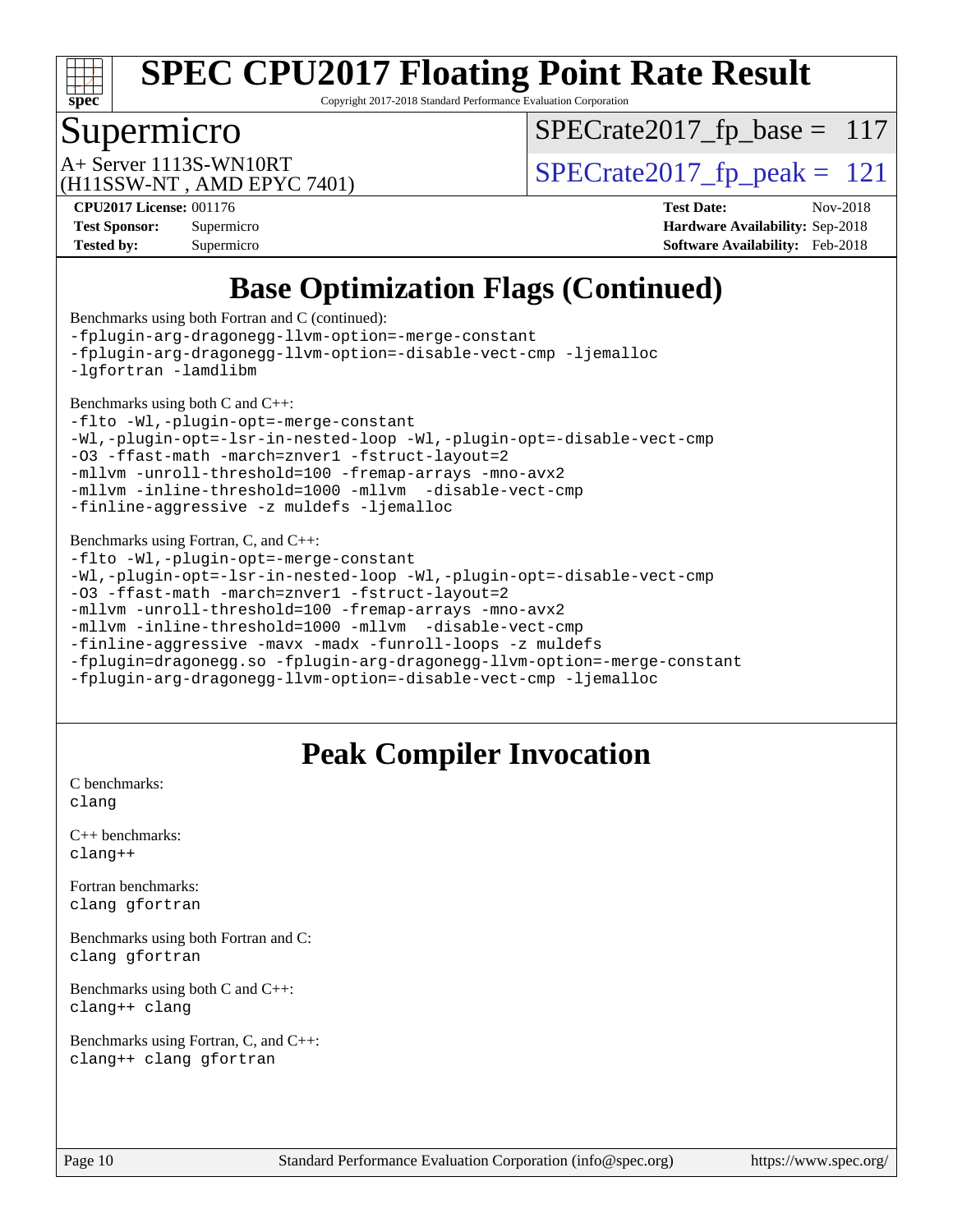

Copyright 2017-2018 Standard Performance Evaluation Corporation

### Supermicro

 $SPECrate2017_fp\_base = 117$ 

(H11SSW-NT , AMD EPYC 7401)

A+ Server 1113S-WN10RT<br>  $\langle \text{P2115} \rangle$  [SPECrate2017\\_fp\\_peak =](http://www.spec.org/auto/cpu2017/Docs/result-fields.html#SPECrate2017fppeak) 121

**[CPU2017 License:](http://www.spec.org/auto/cpu2017/Docs/result-fields.html#CPU2017License)** 001176 **[Test Date:](http://www.spec.org/auto/cpu2017/Docs/result-fields.html#TestDate)** Nov-2018 **[Test Sponsor:](http://www.spec.org/auto/cpu2017/Docs/result-fields.html#TestSponsor)** Supermicro **[Hardware Availability:](http://www.spec.org/auto/cpu2017/Docs/result-fields.html#HardwareAvailability)** Sep-2018 **[Tested by:](http://www.spec.org/auto/cpu2017/Docs/result-fields.html#Testedby)** Supermicro **[Software Availability:](http://www.spec.org/auto/cpu2017/Docs/result-fields.html#SoftwareAvailability)** Feb-2018

## **[Peak Portability Flags](http://www.spec.org/auto/cpu2017/Docs/result-fields.html#PeakPortabilityFlags)**

Same as Base Portability Flags

# **[Peak Optimization Flags](http://www.spec.org/auto/cpu2017/Docs/result-fields.html#PeakOptimizationFlags)**

```
C benchmarks:
```
[-flto](http://www.spec.org/cpu2017/results/res2018q4/cpu2017-20181112-09560.flags.html#user_CCpeak_lto) [-Wl,-plugin-opt=-merge-constant](http://www.spec.org/cpu2017/results/res2018q4/cpu2017-20181112-09560.flags.html#user_CCpeak_F-merge-constant_1d79771b5442061d9c8e05556c6b0c655e6c9e66f8c6936b0129d434b6acd2b1cf1b7cd2540d1570ff636111b08a6bc36e2e61fc34531f8ef7c1a34c57be1dbb) [-Wl,-plugin-opt=-lsr-in-nested-loop](http://www.spec.org/cpu2017/results/res2018q4/cpu2017-20181112-09560.flags.html#user_CCpeak_lsr-in-nested-loop_1cff93fd95162f5e77640b5271e8bed680fb62b4a8d96fb8ab217ff3244646f1fbb342e31af83c263403bbf5249c7dc7732d5c86c3eab4cc8d32dcb7a6f33ca0) [-Ofast](http://www.spec.org/cpu2017/results/res2018q4/cpu2017-20181112-09560.flags.html#user_CCpeak_F-aocc-Ofast) [-march=znver1](http://www.spec.org/cpu2017/results/res2018q4/cpu2017-20181112-09560.flags.html#user_CCpeak_F-march) [-fstruct-layout=3](http://www.spec.org/cpu2017/results/res2018q4/cpu2017-20181112-09560.flags.html#user_CCpeak_F-fstruct-layout) [-mllvm -vectorize-memory-aggressively](http://www.spec.org/cpu2017/results/res2018q4/cpu2017-20181112-09560.flags.html#user_CCpeak_vectorize-memory-aggressively_24b72a4417f50ade9e698c5b3bed87ab456cc6fc8ec6439480cb84f36ad6a3975af6e87206dea402e3871a1464ff3d60bc798e0250f330177ba629a260df1857) [-mno-avx2](http://www.spec.org/cpu2017/results/res2018q4/cpu2017-20181112-09560.flags.html#user_CCpeak_F-mno-avx2) [-mllvm -unroll-threshold=100](http://www.spec.org/cpu2017/results/res2018q4/cpu2017-20181112-09560.flags.html#user_CCpeak_F-unroll-threshold_2755d0c78138845d361fa1543e3a063fffa198df9b3edf0cfb856bbc88a81e1769b12ac7a550c5d35197be55360db1a3f95a8d1304df999456cabf5120c45168) [-fremap-arrays](http://www.spec.org/cpu2017/results/res2018q4/cpu2017-20181112-09560.flags.html#user_CCpeak_F-fremap-arrays) [-mllvm -inline-threshold=1000](http://www.spec.org/cpu2017/results/res2018q4/cpu2017-20181112-09560.flags.html#user_CCpeak_inline-threshold_b7832241b0a6397e4ecdbaf0eb7defdc10f885c2a282fa3240fdc99844d543fda39cf8a4a9dccf68cf19b5438ac3b455264f478df15da0f4988afa40d8243bab) [-ljemalloc](http://www.spec.org/cpu2017/results/res2018q4/cpu2017-20181112-09560.flags.html#user_CCpeak_jemalloc-lib_d1249b907c500fa1c0672f44f562e3d0f79738ae9e3c4a9c376d49f265a04b9c99b167ecedbf6711b3085be911c67ff61f150a17b3472be731631ba4d0471706)

[C++ benchmarks:](http://www.spec.org/auto/cpu2017/Docs/result-fields.html#CXXbenchmarks)

```
-flto -Wl,-plugin-opt=-merge-constant
-Wl,-plugin-opt=-lsr-in-nested-loop -Ofast -march=znver1
-finline-aggressive -mllvm -unroll-threshold=100 -fremap-arrays
-mllvm -inline-threshold=1000 -ljemalloc
```
[Fortran benchmarks](http://www.spec.org/auto/cpu2017/Docs/result-fields.html#Fortranbenchmarks):

```
 503.bwaves_r: -flto -Wl,-plugin-opt=-merge-constant
-Wl,-plugin-opt=-lsr-in-nested-loop -O3 -mavx2 -madx
-funroll-loops -ffast-math -fplugin=dragonegg.so
-fplugin-arg-dragonegg-llvm-option=-merge-constant
-fplugin-arg-dragonegg-llvm-option=-inline-threshold:1000
-ljemalloc -lgfortran -lamdlibm
```
549.fotonik3d\_r: basepeak = yes

554.roms\_r: Same as 503.bwaves\_r

[Benchmarks using both Fortran and C](http://www.spec.org/auto/cpu2017/Docs/result-fields.html#BenchmarksusingbothFortranandC):

521.wrf\_r: basepeak = yes

527.cam4\_r: basepeak = yes

[Benchmarks using both C and C++](http://www.spec.org/auto/cpu2017/Docs/result-fields.html#BenchmarksusingbothCandCXX):

```
 511.povray_r: -flto -Wl,-plugin-opt=-merge-constant
-Wl,-plugin-opt=-lsr-in-nested-loop -Ofast -march=znver1
-fstruct-layout=3 -mllvm -vectorize-memory-aggressively
-mno-avx2 -mllvm -unroll-threshold=100 -fremap-arrays
-mllvm -inline-threshold=1000 -finline-aggressive
-ljemalloc
```
**(Continued on next page)**